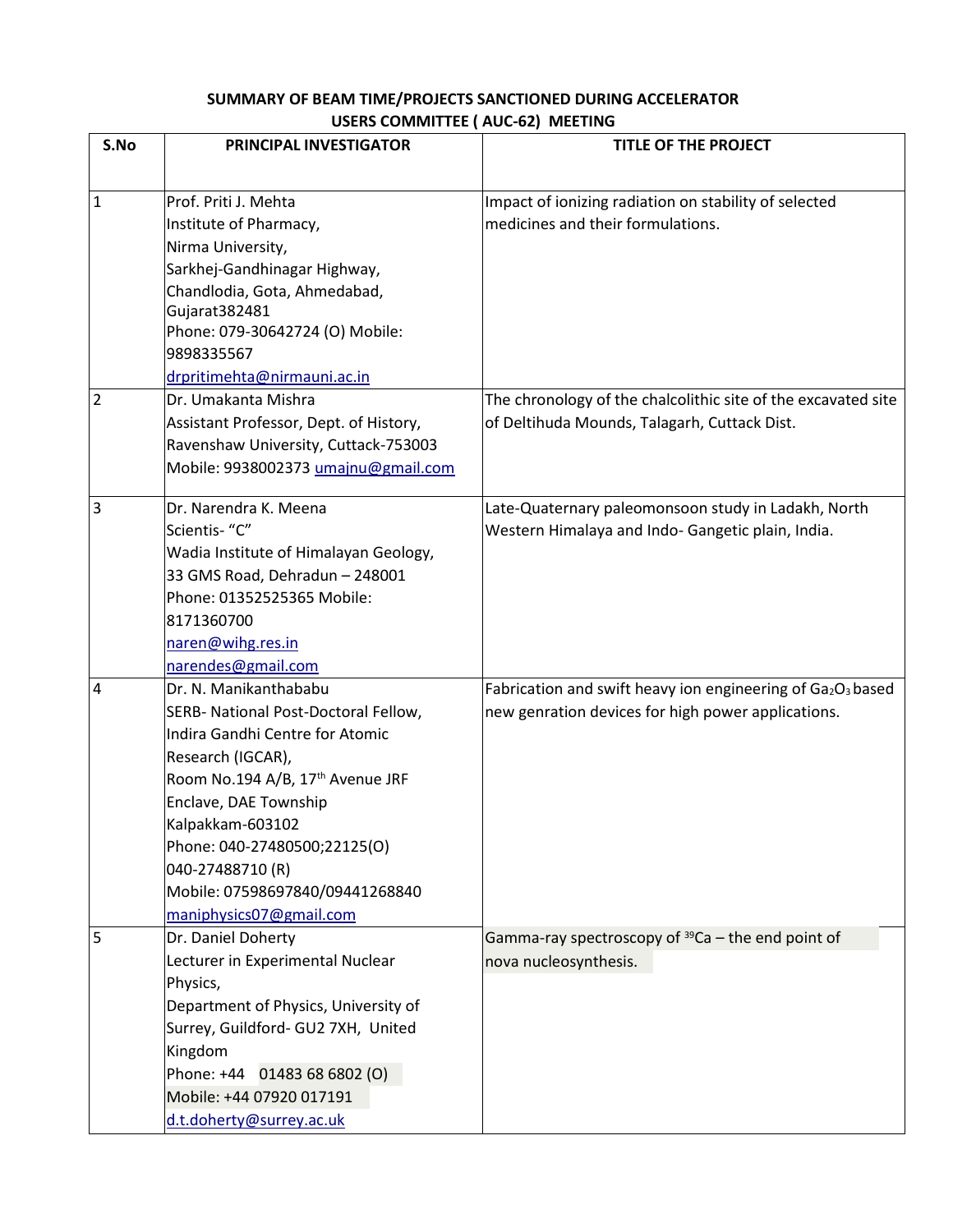| 6  | Dr. Satish S. Naik<br>Research Assistant,<br>Palaeobotany Lab, Dept. of<br>Archaeology,<br>Deccan College Post-Graduate and<br>Research Institute, Deemed University,<br>Pune-411006<br>Phone: 020-26513257 (O)<br>Mobile: +91-9850127591 (R) Fax:<br>020-26513284<br>satish.naik@dcpune.ac.in                               | AMS dating of archaeobotanical samples from Vidarbha,<br>Maharashtra.                        |
|----|------------------------------------------------------------------------------------------------------------------------------------------------------------------------------------------------------------------------------------------------------------------------------------------------------------------------------|----------------------------------------------------------------------------------------------|
| 7  | Dr. Sujit Tandel<br>UGC Associate Professor,<br>UM-DAE Centre for Excellence in Basic<br>Sciences (CEBS), Mumbai-400098 Mailing<br>Address:<br>University of Mumbai,<br>Kalina, Santacruz (East), Mumbai,<br>Pin Code: 400098<br>Phone: 022-26530224 (O) Mobile:<br>09619595271 sujit.tandel@cbs.ac.in<br>sktandel@gmail.com | K isomers and rotation alignments in Am isotopes.                                            |
| 8  | Prof. H. P. Sharma<br>Department of Physics, Banaras Hindu<br>University, Varanasi, Pin Code: 221005<br>Mobile: 09336063074<br>hpsharma 07@yahoo.com                                                                                                                                                                         | Lifetime measurements of levels of 135Pm with DSAM<br>technique using INGA facility.         |
| 9  | Prof. H. P. Sharma<br>Department of Physics, Banaras Hindu<br>University, Varanasi,<br>Pin Code: 221005<br>Mobile: 09336063074<br>hpsharma 07@yahoo.com                                                                                                                                                                      | Search for magnetic and anti-magnetic rotation in 139,141Eu.                                 |
| 10 | Ms. Rubiya Samad<br>Women Scientist-A Fellow<br>Solid State Research Lab.,<br>Department of Physics,<br>University of Kashmir, Srinagar,<br>Pin Code: 190006 Mobile:<br>09622851266<br>rubiyasamad007@gmail.com                                                                                                              | Study of properties of ferrite-ferroelectric composites<br>before and after SHI irradiation. |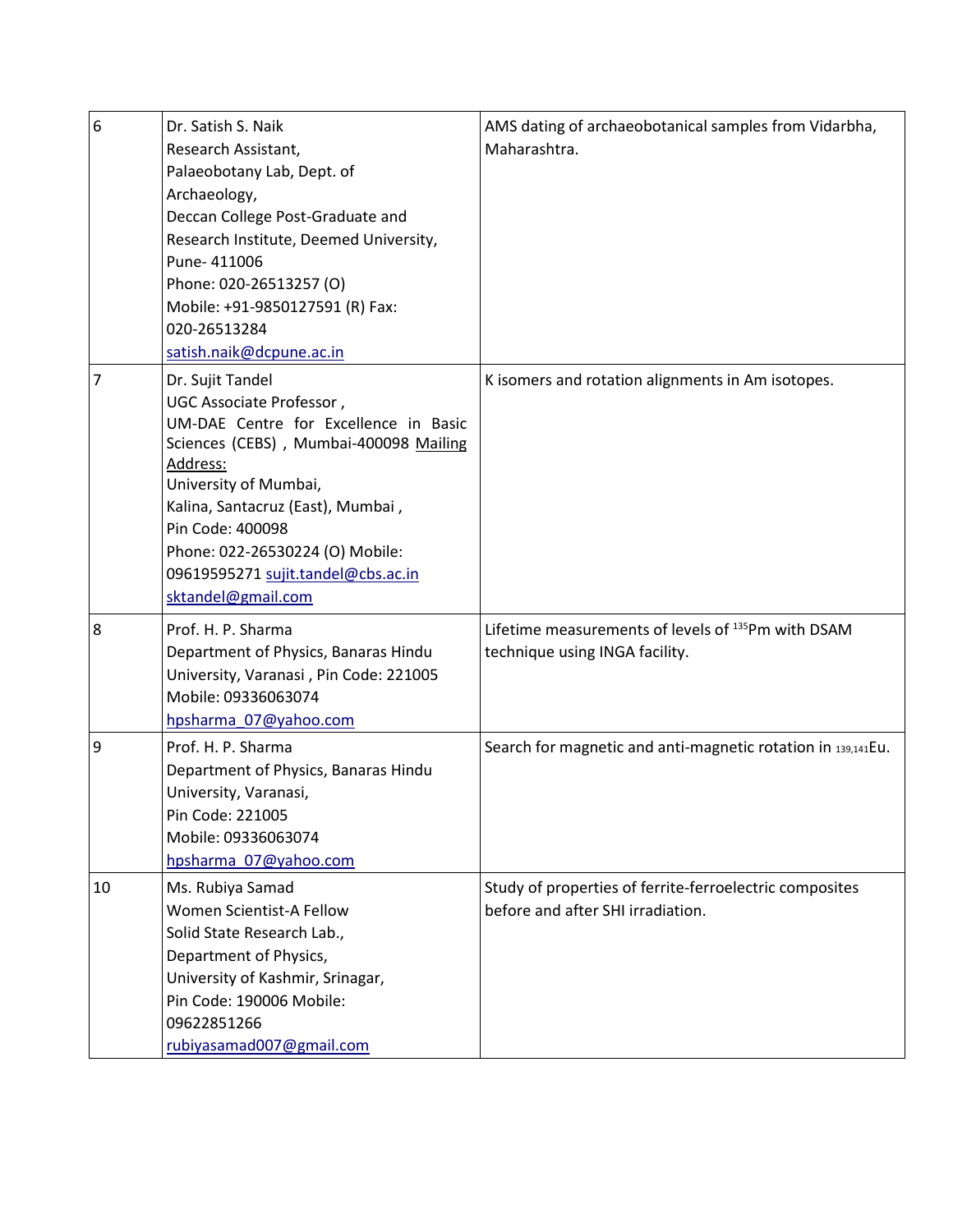| 11 | Dr. Manoj Kumar Jaiswal<br>Assistant Professor,<br>Department of Earth Sciences,<br>IISER Kolkata, Mohanpur campus,<br>741246- Nadia (West Bengal)<br>Phone: 033-6634-0000 (O) Mobile:<br>09874811800 mkjosl@gmail.com                                                  | Late Holocene climate from the Central Ganga Plain,<br>Sultanpur, Uttar Pradesh.                                                                 |
|----|-------------------------------------------------------------------------------------------------------------------------------------------------------------------------------------------------------------------------------------------------------------------------|--------------------------------------------------------------------------------------------------------------------------------------------------|
| 12 | Dr. Supriyo Chakraborty<br>Scientist - $E$<br>Indian Institute of Tropical Meteorology<br>Mailing Address: Dr. Homi Bhabha<br>Road, Pashan, Pune 411008,<br>Maharashtra<br>Phone: +91-20-2590-4427 (O)<br>supriyo@tropmet.res.in                                        | Radiocarbon dating of soil from Kaziranga National Park,<br>India.                                                                               |
| 13 | Dr. Sanjay Kumar Manjul<br>Director, Institute of Archaeology,<br>Archaeological Survey of India, Institute of<br>Archaeology, Red Fort Complex,<br>Delhi-110006<br>Phone: 011-23277107 (O) Mobile:<br>8826353635 dirins.asi@gmail.com                                  | C <sup>14</sup> AMS dating and elememtary analysis of excavated<br>samples from Binjor (4MSR) and other nearby site i.e.<br>43GB, 68/2GB, 72 GB. |
| 14 | Dr. S. B. Ota<br>Joint Director General (Archaeology),<br>Archaeological Survey of India, Janpath,<br>New Delhi-110011 Mobile:<br>08447605003<br>simadriota@gmail.com                                                                                                   | C14 dating of charcoal samples from Choskar and wood<br>samples from Tirisha Stupa, Ladakh, J.&K.                                                |
| 15 | Dr. Chinmaya Maharana<br><b>DST-SERB/NPDF</b><br>AMS Group, IUAC, Aruna Asaf Ali Marg, New<br>Delhi-110067 Mailing Address:<br>C/o. Bhagwan Singh, M 51, Nivedita<br>Kunj, RK Puram, Sec-10, New<br>Delhi-110022 Mobile:<br>7289927246<br>chinmaya.maharana25@gmail.com | Carbon dynamics in the Ganga basin: implication to<br>sources, processes and carbon reservoirs.                                                  |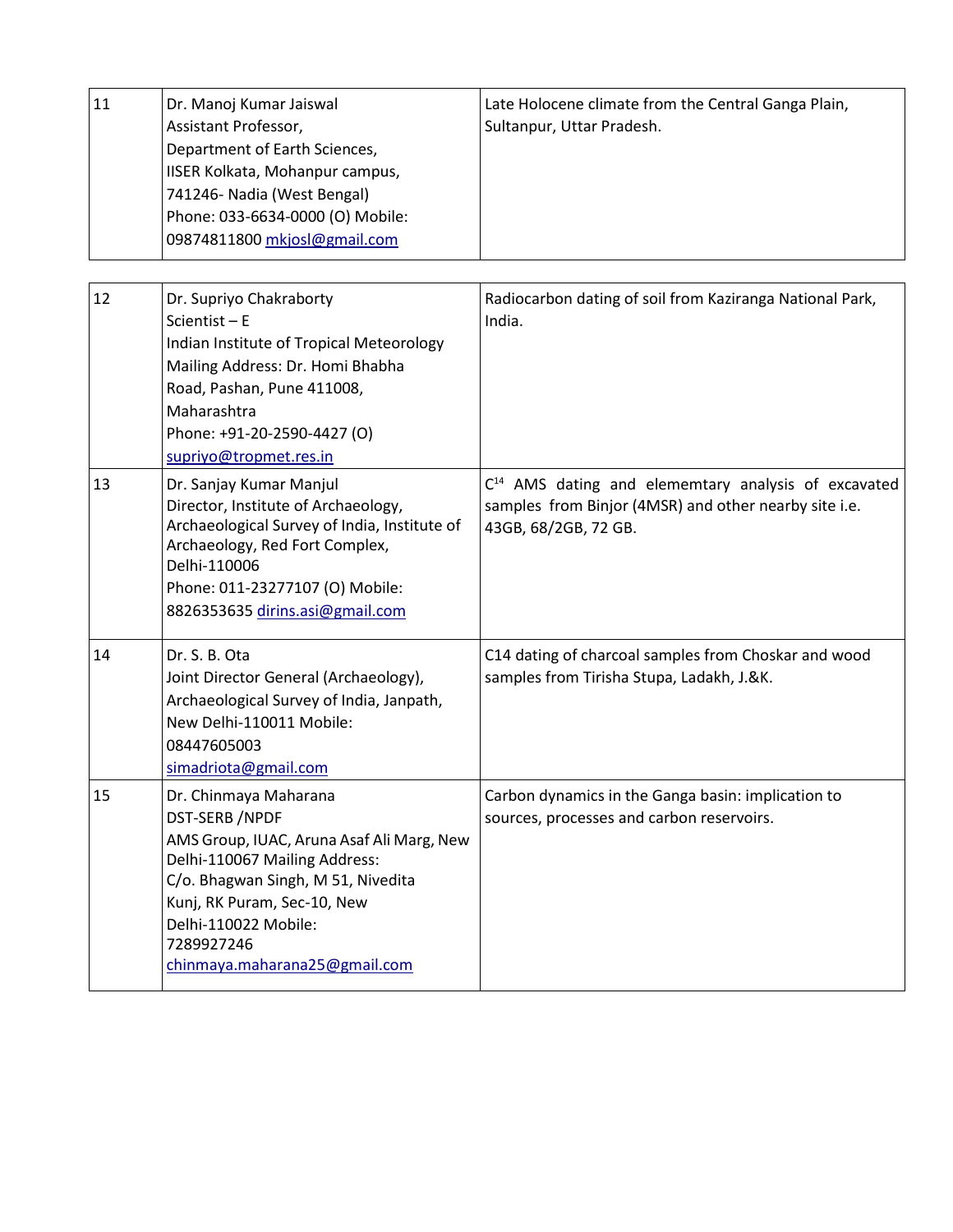| 16 | Dr. Abhijit Bisoi<br>Assistant Professor,<br>Indian Institute of Engineering Science and<br>Technology, Shibpur, Department of<br>Physics, IIEST Shibpur, Shibpur,<br>Howrah - 711103 Mobile:<br>09830629051<br>abijitbisoi@gmail.com                                                                                                                                                              | Search for negative parity partner band in <sup>36</sup> Ar.                                                                                         |
|----|----------------------------------------------------------------------------------------------------------------------------------------------------------------------------------------------------------------------------------------------------------------------------------------------------------------------------------------------------------------------------------------------------|------------------------------------------------------------------------------------------------------------------------------------------------------|
| 17 | Dr. Sheeja Krishnan<br>Assistant Professor & Head,<br>Visvesvaraya Technological<br>University<br>(VTU), Belagavi, Karnataka (State) Mailing<br>Address:<br>Dr. Sheeja Krishnan<br>Assistant Professor & Head,<br>Department of Physics, SDIT, Kenjar,<br>Mangaluru-574142<br>Pin Code: 574142<br>Phone: 0824-2254104 (O)<br>Mobile: 9448623548 Fax:<br>+91-8242254119<br>sheejakrishnan@gmail.com | A comparative study of the effect of irradiation on<br>polycrystalline solar cells.                                                                  |
| 18 | Dr. Soumya Prakash Dhal<br><b>Research Associate</b><br>AMS Group, Inter-University Accelerator<br>Centre (IUAC),<br>Aruna Asaf Ali Marg, Vasant Kunj, New<br>Delhi-110067<br>Phone: +91-11-26893955 (O) Mobile:<br>+91-9560564046<br>soumya.dhal@gmail.com                                                                                                                                        | Estimation of present denudation rates of Periyar and<br>Pamba river (Kerala) catchment using <sup>10</sup> Be/ <sup>9</sup> Be AMS<br>measurements. |
| 19 | Dr. Buddha Rashmi Mani<br><b>Director General</b><br>National Museum, Janpath, New<br>Delhi-110011<br>Phone: 23018159,23018046 (O)<br>0120-4340724 (R)<br>Mobile: 9810528069 Fax:<br>011-23019821<br>dgnationalmuseum11@gmail.com                                                                                                                                                                  | C14 dating of the Charcoal samples from Kunal Excavation,<br>Fatehabad District, Haryana.                                                            |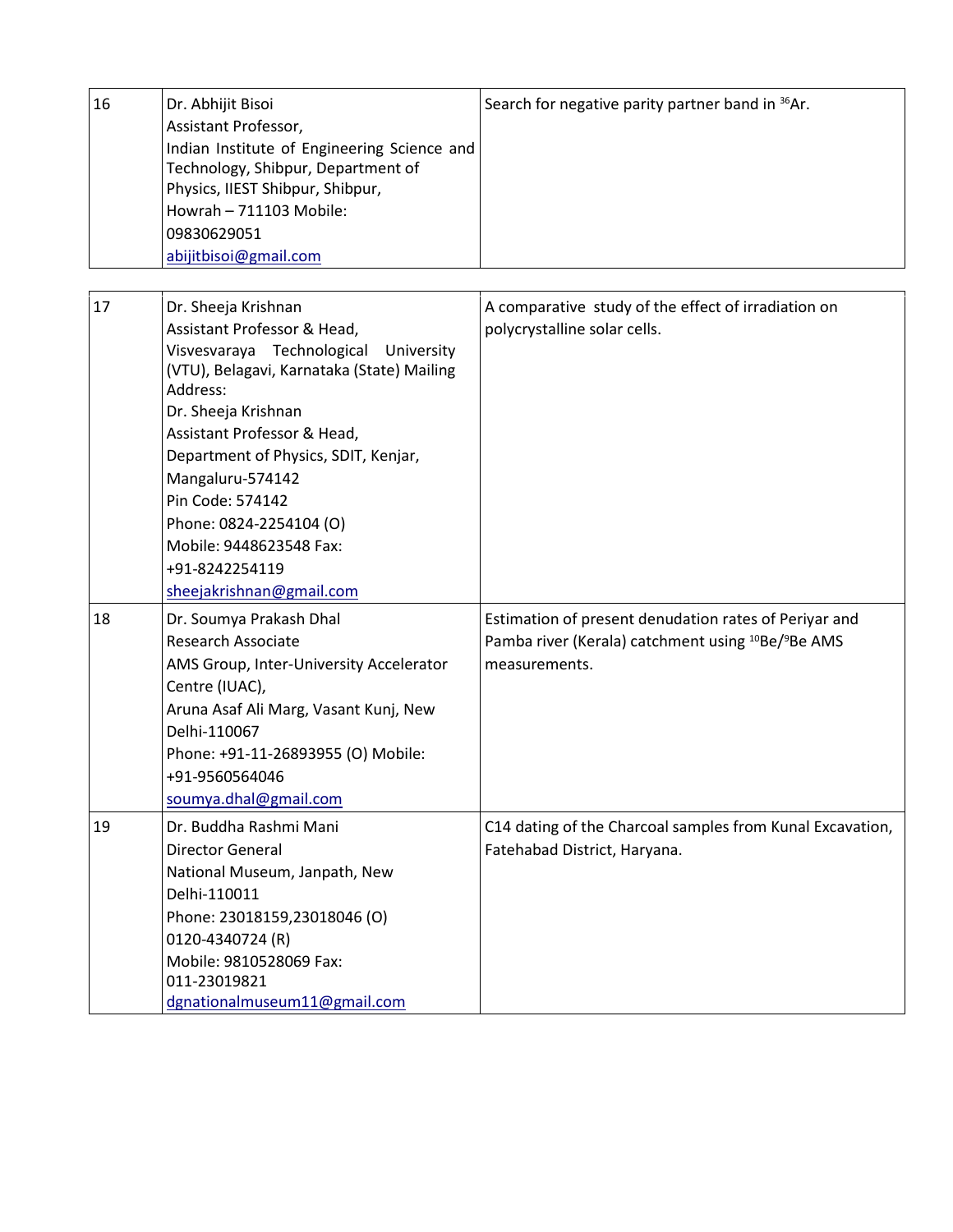| 20 | Dr. V. Selvakumar<br>Assitant Professor,<br>Departmento of Epigraphy and<br>Archaeology, Tamil University,<br>Thanjavur-613010<br>Phone: 91-9940946086 (O) Mobile:<br>9442112601, 9940946086<br>selvakumarodi@gmail.com                         | Beginning of agriculture and the Iron Age in the lower<br>Kaveri Valley and South India.                                           |
|----|-------------------------------------------------------------------------------------------------------------------------------------------------------------------------------------------------------------------------------------------------|------------------------------------------------------------------------------------------------------------------------------------|
| 21 | Dr. Neera Sen Sarkar<br>Assistant Professor,<br>Phycology Section, Department of<br>Botany, University of Kalyani, West<br>Bengal- 741235<br>Phone: 03325951526 (R)<br>Mobile: +91-9830545889 Fax:<br>03325828282<br>neerashen@yahoo.co.in      | Diatom assemblages in sediment cores of the deltaic island<br>of the Indian Sundarbans and their palaeoecological<br>significance. |
| 22 | Dr. Navneet Kaur<br>Assistant Professor,<br>S. D. College Ambala Cantt.<br>(Kurukshetra University)<br>Mailing Address: #7678/4, Nadi Mohalla,<br>Ambala City- 134003 Mobile:<br>8901189205<br>nvneet86@gmail.com                               | The incomplete fusion in $^{14}N+^{159}Tb$ system at IUAC<br>pelletron energies.                                                   |
| 23 | Dr. Bhuvan Vikrama<br>Superintending Archaeologist, Agra<br>Circle, Archaeological Survey of India,<br>22 the Mall, Agra, Pin Code: 282001<br>Phone: 0562-227261,62,63 (O)<br>Mobile: 8392920505 circleagra.asi@gov.in,<br>bhushri007@gmail.com | AMS dating of samples from the excavated site of<br>Ahichhatra, Teh. Aonla, Dist. Barreilly, UP.                                   |
| 24 | Dr. Manju Bala<br><b>Post-Doctorate Fellow</b><br>Department of Physics and<br>Astrophysics,<br>University of Delhi, Delhi<br>Pin Code: 110007 Mobile:<br>8745037342 manjubala474<br>@gmail.com                                                 | Ion beam induced modifications in magnetic properties of<br>soft ferromagnetic thin films.                                         |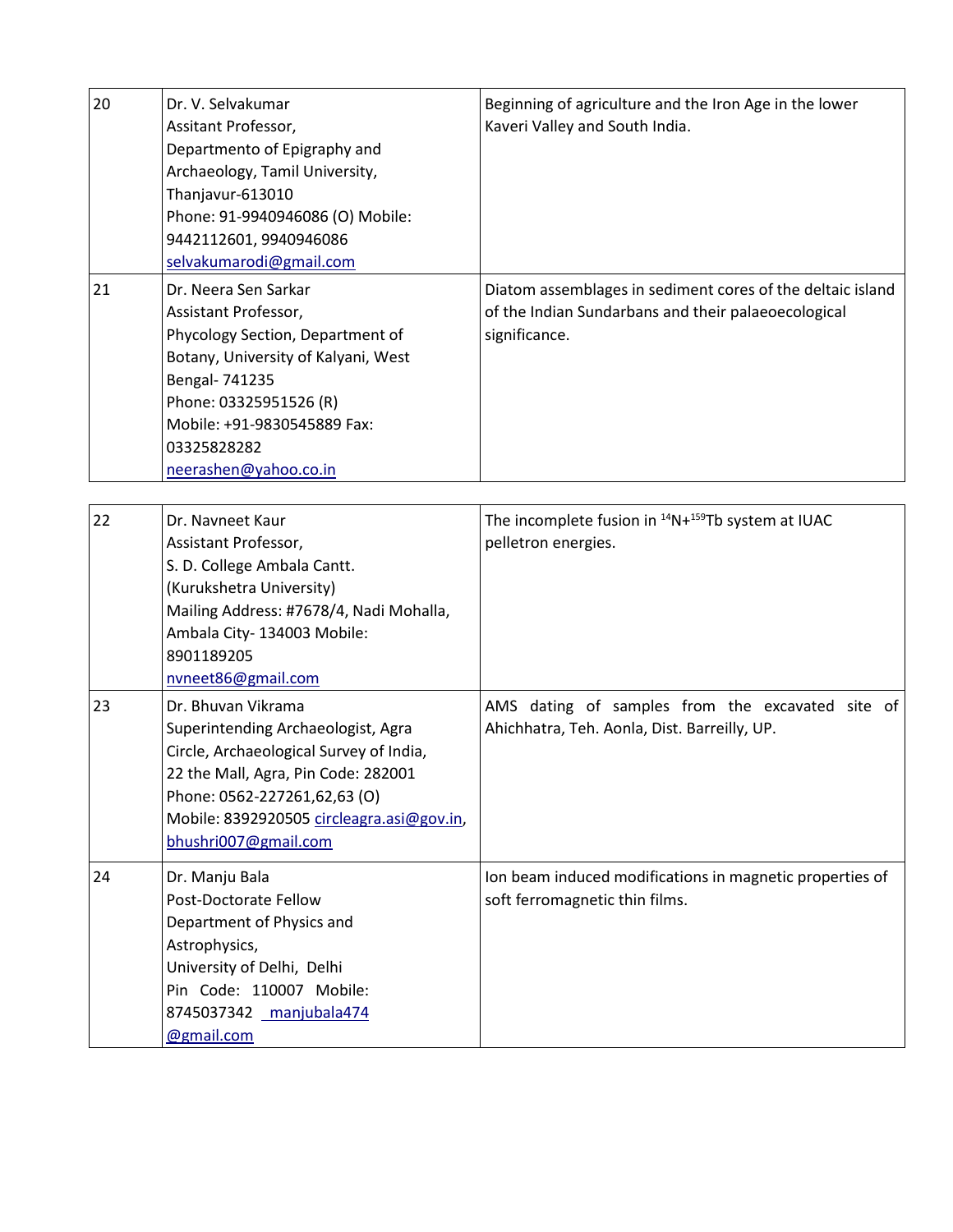| 25 | Dr. C. Shivakumara<br>Principal Research Scientist, Solid state and<br>Structural Chemistry Unit, Indian<br>Institute of Science, Bangalore,<br>Pin Code: 560012<br>Phone: 08022932951 (O) Mobile:<br>9448480684<br>shiva@sscu.iisc.ernet.in | Effect of Ion beam irradiation on Bismuth-Oxy halides for<br>enhanced photocatalytic activity. |
|----|----------------------------------------------------------------------------------------------------------------------------------------------------------------------------------------------------------------------------------------------|------------------------------------------------------------------------------------------------|
| 26 | Dr. S. Krishnaveni<br>Assistant professor,<br>DOS in Physics, University of Mysore,<br>Manasagangotri, Mysuru-06<br>Pin Code: 570006 Mobile:<br>09844023568 sk@physics.uni-<br>mysore.ac.in                                                  | Studies on ion beams induced defects in GaN Schottky<br>Interface.                             |
| 27 | Ms. Golda K.S.<br>Scientist<br>IUAC, Aruna Asaf Ali Marg,<br>New Delhi-110067 goldaks@gmail.com                                                                                                                                              | Study of reaction mechanism in actinide nuclei.                                                |

| 28 | Dr. (Ms.) Compesh Pannu<br>Research Associate,<br>Indian Institute of Technology Delhi Mailing nanocomposite thin films.<br>Address:<br>C/o Prof. Santanu Ghosh, Department of<br>Physics,<br>Indian Institute of Technology Delhi,<br>Hauz Khas, New Delhi -110016<br>Phone: +91-11-26591348 (O) Mobile:<br>8860995372 compesh@gmail.com | Investigation of metal concentration dependent field<br>emission studies of ion beam irradiated FeCo-silica |
|----|-------------------------------------------------------------------------------------------------------------------------------------------------------------------------------------------------------------------------------------------------------------------------------------------------------------------------------------------|-------------------------------------------------------------------------------------------------------------|
| 29 | Mr. Deepak Kumar Swami<br>Scientist-C<br>Inter University Accelerator Centre,<br>Aruna Asaf Ali Marg, Vasant Kunj, New<br>Delhi-110067<br>Phone: 26893955 (Extn. 8207)<br>Mobile: 9555638289<br>Deepak37swami@gmail.com                                                                                                                   | Investigating the role of the surface electron capture<br>processes in the charge state distributions.      |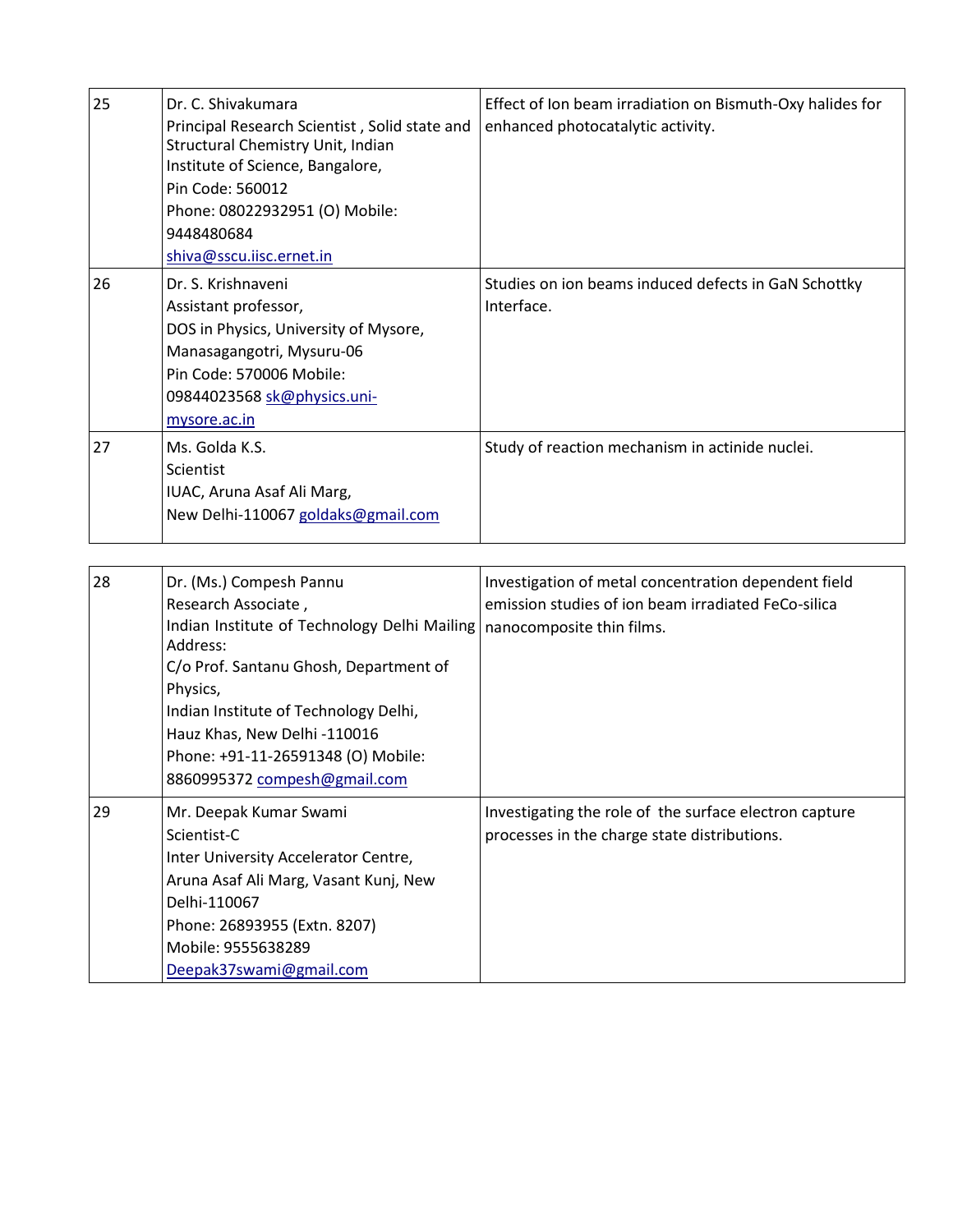| 30 | Dr. Suresh Kumar<br>Assistant Professor and RSO,<br>Department of Physics and<br>Astrophysics, University of Delhi (North<br>Campus), New Delhi-110007<br>Phone: 011-27667796, 7155 (O)<br>011-27608044 (R) Mobile:<br>09599762352<br>sursvmk123@gmail.com    | Search for large octopole collectivity and high spin isomers<br>in 215,217,219 Ac near N=126 shell closure.                                                                    |
|----|---------------------------------------------------------------------------------------------------------------------------------------------------------------------------------------------------------------------------------------------------------------|--------------------------------------------------------------------------------------------------------------------------------------------------------------------------------|
| 31 | Prof. Satyabrata Patnaik<br>At, Condense Matter Physics Lab-119,<br>School of Physical Sciences(SPS),<br>Jawaharlal Nehru University, New Delhi-<br>110067<br>Phone: 011-26704783 (O) Mobile:<br>09013965119<br>spatnaikjnu@gmail.com,<br>spatnaik@mail.ac.in | Effect of Ion beam irradiation on superconducting<br>properties of novel superconductors Sr0.1Bi2Se3 and<br>endohedral binary intermetallic Mo <sub>8</sub> Ga <sub>41</sub> . |
| 32 | Dr. Hari Pratap Bhasker<br>SERB-National Postdoctoral Fellow,<br>Department of Physics,<br>Motilal Nehru National Institute of<br>Technology, Teliarganj,<br>Allahabad-211004 Mobile:<br>+91-9769892513<br>hpb.bhu@gmail.com                                  | Engineering structural, optical and transport properties of<br>GaN nanostructured thin films induced by Swift Heavy Ion<br>irradiation.                                        |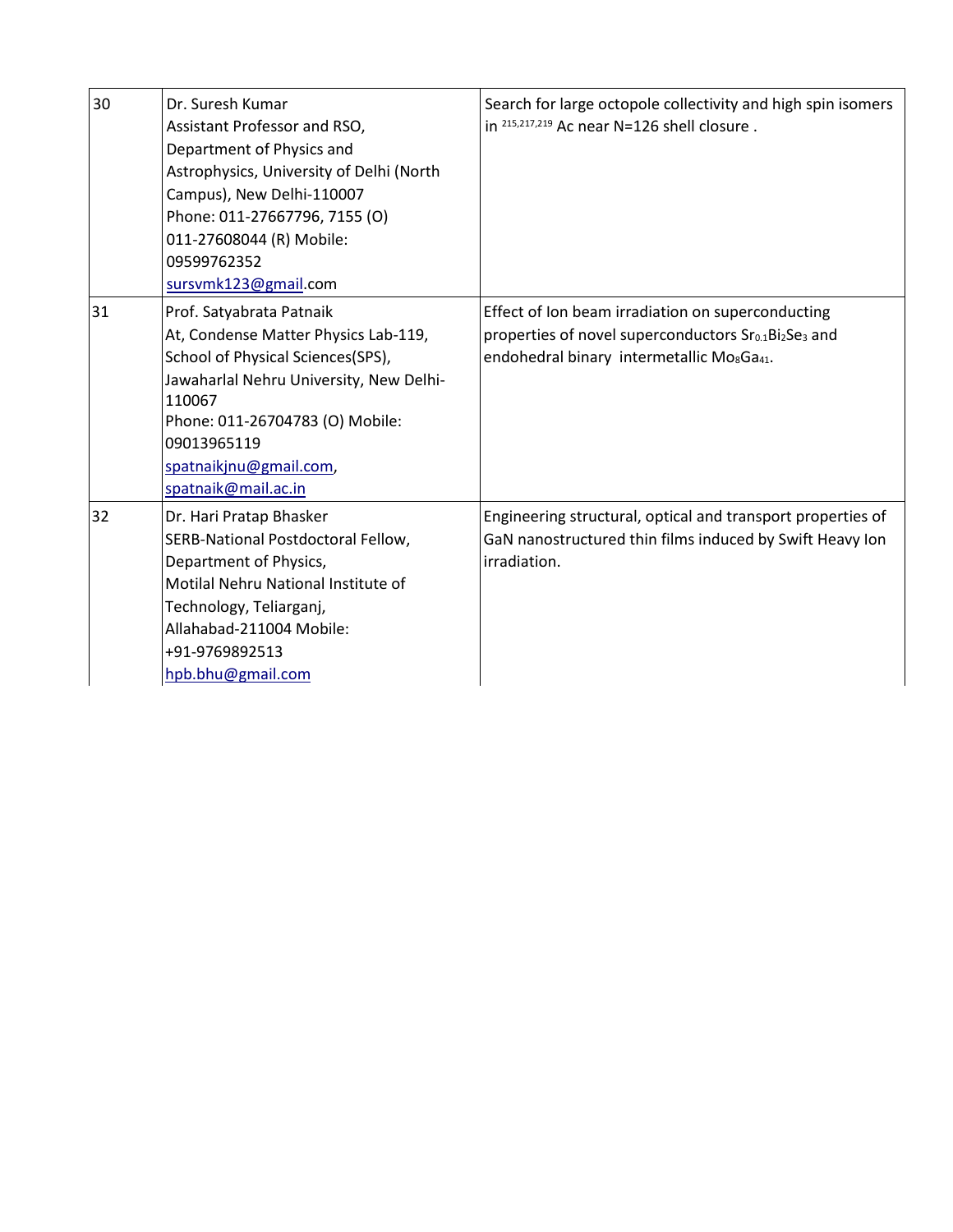| 35 | Mr. Sunil Prajapati<br>C/o. Dr. Avinash Agarwal Department of<br>Physics,<br>Bareilly College, Bareilly (M. J. P.<br><b>Rohilkhand University Bareilly)</b><br>Pin Code-243005<br>Mobile: 8750987341 (Mr. Sunil)<br>meet2sprajapati@gmail.com Mobile:<br>9359118621 (Dr. Agarwal)<br>avibcb@gmail.com                                                                                      | Study of some heavy ion induced reactions at pelletron<br>energies.                                    |
|----|--------------------------------------------------------------------------------------------------------------------------------------------------------------------------------------------------------------------------------------------------------------------------------------------------------------------------------------------------------------------------------------------|--------------------------------------------------------------------------------------------------------|
| 36 | Mr. Mushtaq Ahmad Magray<br>C/o. Dr. M. Ikram,<br>Associate Professor,<br>Department of Physics, National Institute<br>Of Technology Hazratbal, Srinagar - 190006<br>Kashmir (J&K)<br>Phone: 9697064560 (Mr. Magray) Mobile:<br>7006951393<br>mushtaqmagray87 @gmail.com<br>Phone: +91-8717000375, +91-<br>9796773912<br>(Dr.<br>Ikram)<br>mohd ikram1@rediffmail.com,<br>ikram@nitsri.net | Synthesis, characterization of some rare earth transition<br>metal oxides and their Irradiation study. |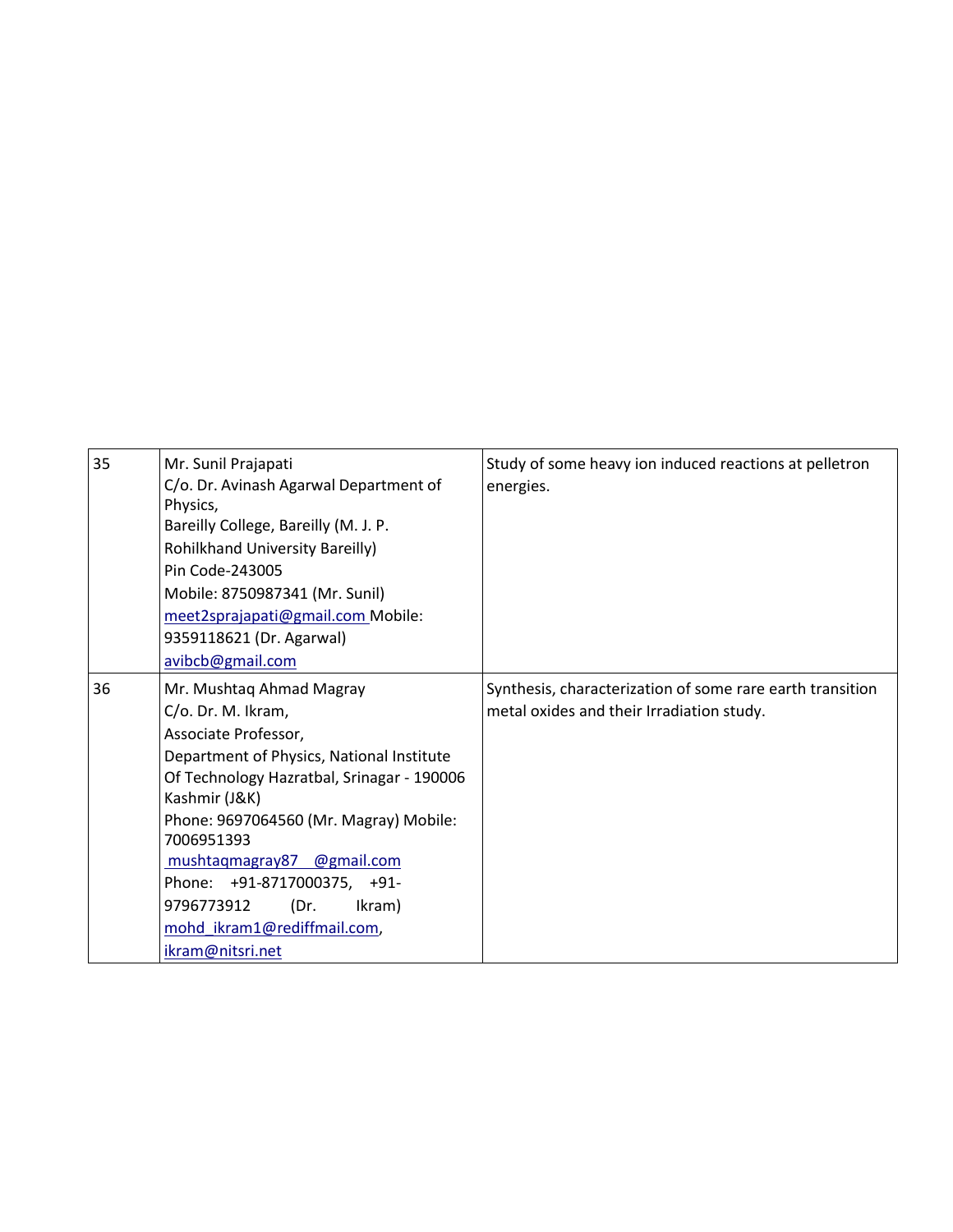| 37 | Mr. Sai Krishna E<br>C/o. Prof. P. D. Sabale,<br>Department of Ancient Indian History,<br>Culture & Archaeology, Deccan College,<br>P. G. R. I. (Deemed University),<br>Pune-411006<br>Mobile: 7769980776 (Mr. Sai Krishna)<br>sai.arch45@gmail.com Mobile:<br>09822418696<br>pandurang.sabale@dcpune. ac.in, | Causes for the decline of Indus Valley civilization and<br>displacement in the period of 2350 BC-1500 BC and those<br>impacts. |
|----|---------------------------------------------------------------------------------------------------------------------------------------------------------------------------------------------------------------------------------------------------------------------------------------------------------------|--------------------------------------------------------------------------------------------------------------------------------|
| 33 | Dr. Rajeev Saraswat<br><b>Senior Scientist</b><br>National Institute of Oceanography,<br>Geological Oceanography Division,<br>Dona Paula, Goa,<br>Pin Code: 403004<br>Phone: 0832-2450622/489 (O)<br>Mobile: 9421249860 rsaraswat@nio.org                                                                     | Reconstructing Holocene sea level changes from the<br>western margin of India.                                                 |
| 34 | Dr. V. S. Vendamani<br>National Postdoc Fellow (N-PDF),<br>Inter-University Accelerator Centre,<br>Aruna Asaf Ali Marg, Near Vasanth Kunj<br>, New Delhi -110067 Mobile:<br>+91-8328393668<br>manishavsv@gmail.com                                                                                            | Ion beam assisted fabrication of metal nanoparticles<br>embedded Si/TiO <sub>2</sub> composite nanostructures.                 |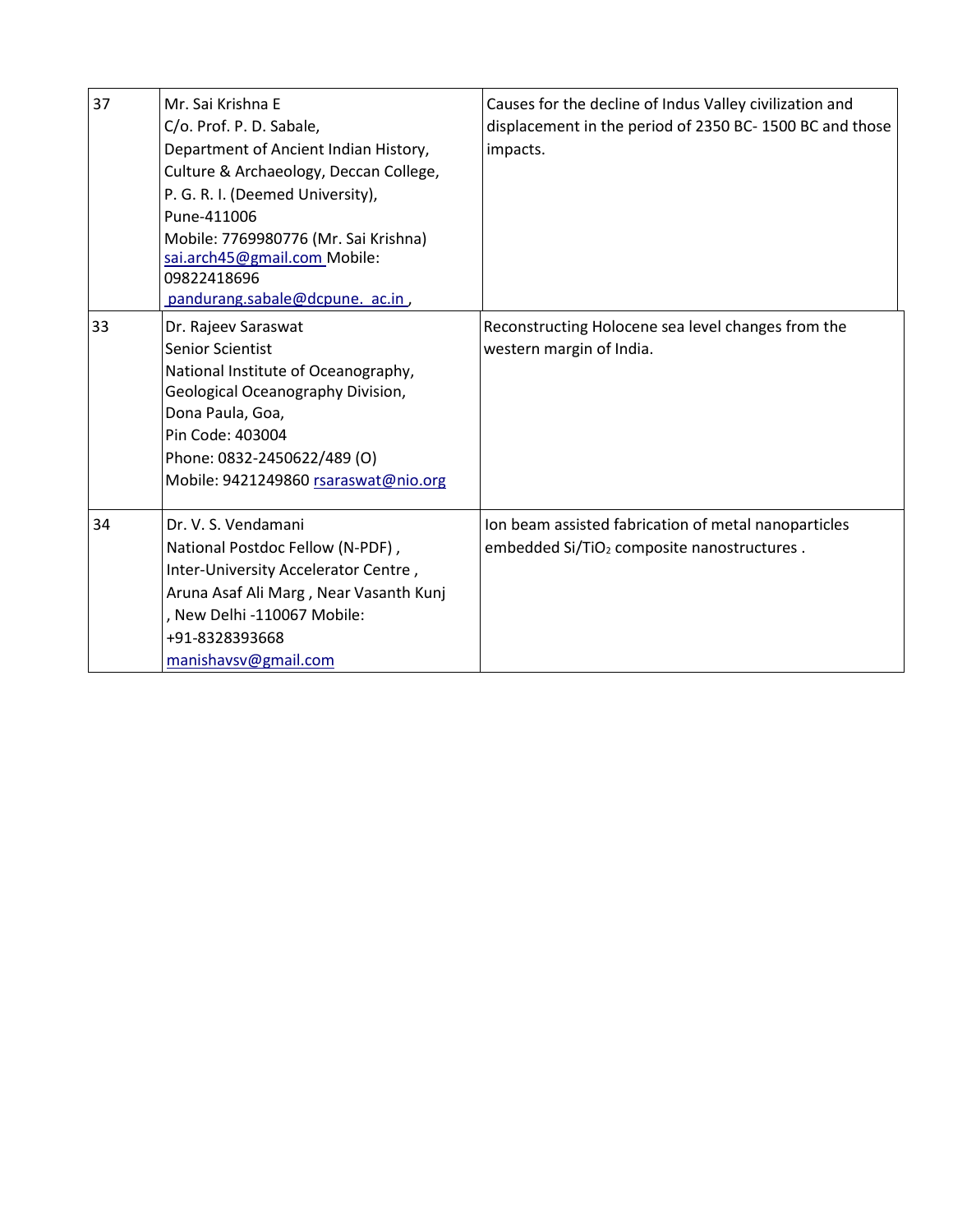|    | sabalepd@yahoo.com                                                                                                                                                                                                                                                                                                      |                                                                                                                                                                                                                         |
|----|-------------------------------------------------------------------------------------------------------------------------------------------------------------------------------------------------------------------------------------------------------------------------------------------------------------------------|-------------------------------------------------------------------------------------------------------------------------------------------------------------------------------------------------------------------------|
| 38 | Ms. Devalina Sarmah<br>C/o. Prof. Ashok Kumar,<br>Department of Physics,<br>Tezpur University,<br>Napaam, Assam, Pin: 784028 Mobile:<br>8876453186 (Ms. Sarmah)<br>deva 16@tezu.ernet.in<br>Mobile: 09401620770 (Prof. Kumar)<br>Phone: (03712)267008 (Extn. 5553),<br>267169(R) ask@tezu.ernet.in                      | Synthesis and characterization of Transition Metal<br>Polymer Dichalcogenides (TMDCs) and graphne based<br>conducting nanocomposites for<br>electrochemical supercapacitors and swift heavy ion<br>irradiation effects. |
| 39 | Mr. Gurupada Maity<br>C/o. Dr. Shiv Poojan Patel<br>Department of Pure and Applied Physics,<br>Guru Ghasidas Vishwavidyalaya (A<br>Central University), Koni,<br>Bilaspur-495009 (C.G.)<br>Mobile: 09144927126 (Mr. Maity)<br>gurupada.phy@gmail.com<br>Mobile: +91-9479246120 (Dr. Patel)<br>shivpoojanbhola@gmail.com | Ion beam assisted and thermally mediated<br>recrystallization of amorphous semiconductors thin films.                                                                                                                   |
| 40 | Mr. Navneet Kumar<br>C/o. Prof. Fakir Chand,<br>Department of Physics,<br>Kurukshetra University, Kurukshetra,<br>Haryana<br>Pin Code- 136119<br>Mobile: 9467719492,9560562604 (Mr.<br>Navneet Kumar)<br>nkataria1312@gmail.com<br>Mobile: 09466481420 (Dr. Chand)<br>fchand@kuk.ac.in                                  | Investigation of surface/interface properties of gallium<br>nitride and modification using passivation and irradiation<br>techniques.                                                                                   |
| 41 | Mr. Amit Kumar Chauhan<br>C/o. Dr. Moumita Maiti, Assistant<br>Professor,<br>Department of Physics,<br>Indian Institute of Technology, Roorkee,<br>Roorkee-247667 (UK)<br>Mobile: 9720065787 (Mr. Chauhan)<br>amitkumarchauhan777@gmail.com<br>Phone: 01332-285454 (O)<br>moumifph@gmail.com                            | Production of neutron deficient radionuclides of noble<br>metals in low energy reaction.                                                                                                                                |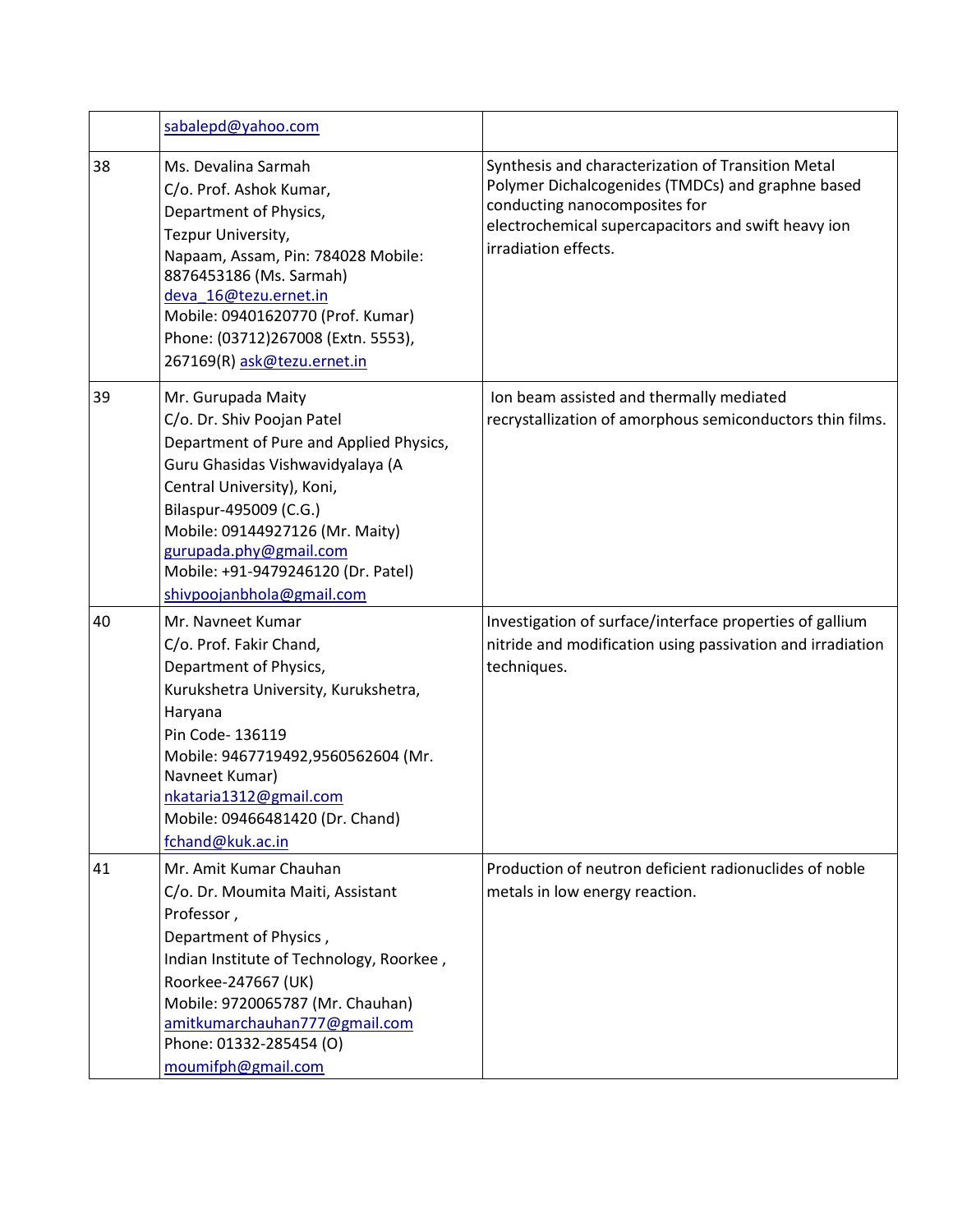| 42 | Ms. Monika Saini<br>C/o. Prof. Rajni Shukla<br>HOD, Department of Physics,<br>Deenbandhu Chhotu Ram University of<br>Science and Technology, Murthal,<br>Sonepat,<br>Pin Code: 131039                                                                                                                                              | Development of conducting polymers composites as<br>advanced electromagnetic radiations shielding materials.                                       |
|----|------------------------------------------------------------------------------------------------------------------------------------------------------------------------------------------------------------------------------------------------------------------------------------------------------------------------------------|----------------------------------------------------------------------------------------------------------------------------------------------------|
|    | Mobile: 09813263228 (Ms. Saini)<br>sainirk1407@gmail.com Mobile:<br>09896232083<br>rajnishukla3871@gmail.com                                                                                                                                                                                                                       |                                                                                                                                                    |
| 43 | Ms. Richa Sharma<br>C/o. Dr. J. M. S. Rana<br>Assistant Professor,<br>Department of Physics,<br>Hemwati Nandan Bahuguna Garhwal<br>University, Uttrakhand, S. R. T. Campus<br>Badshahithaul, Tehri Garhwal,<br>Uttrakhand<br>Mobile: 9627422291 (Ms. Sharma)<br>sharmariccha05@gmail.com                                           | Electrical transport and optical properties of pure and<br>semi metal doped Zinc Oxide and their modifications by<br>interaction of energtic ions. |
| 44 | Ms. Zara Aftab<br>C/o. Prof. Lekha Nair,<br>Department of Physics,<br>Jamia Millia Islamia, Delhi-110025 Mobile:<br>8470027435 (Ms. Aftab)<br>aftabzara8@gmail.com<br>Mobile: 9810032194 (Prof. Nair)<br>Inair@jmi.ac.in                                                                                                           | Ion beam induced nanostructures from metal films.                                                                                                  |
| 45 | Mrs. Ananya Das<br>C/o. Dr. Abhijit Bisoi,<br>Assistant Professor,<br>Department of Physics, Indian Institute of<br><b>Engineering Science and</b><br>Technology(IIEST) Shibpur, Shibpur,<br>Howrah,<br>Pin Code: 711103<br>Mobile: 09641211791 (Ms. Das)<br>ananya93das@gmail.com Mobile:<br>09830629051<br>abijitbisoi@gmail.com | Spectroscopic study in K isotopes: The sd-pf interface<br>nuclei.                                                                                  |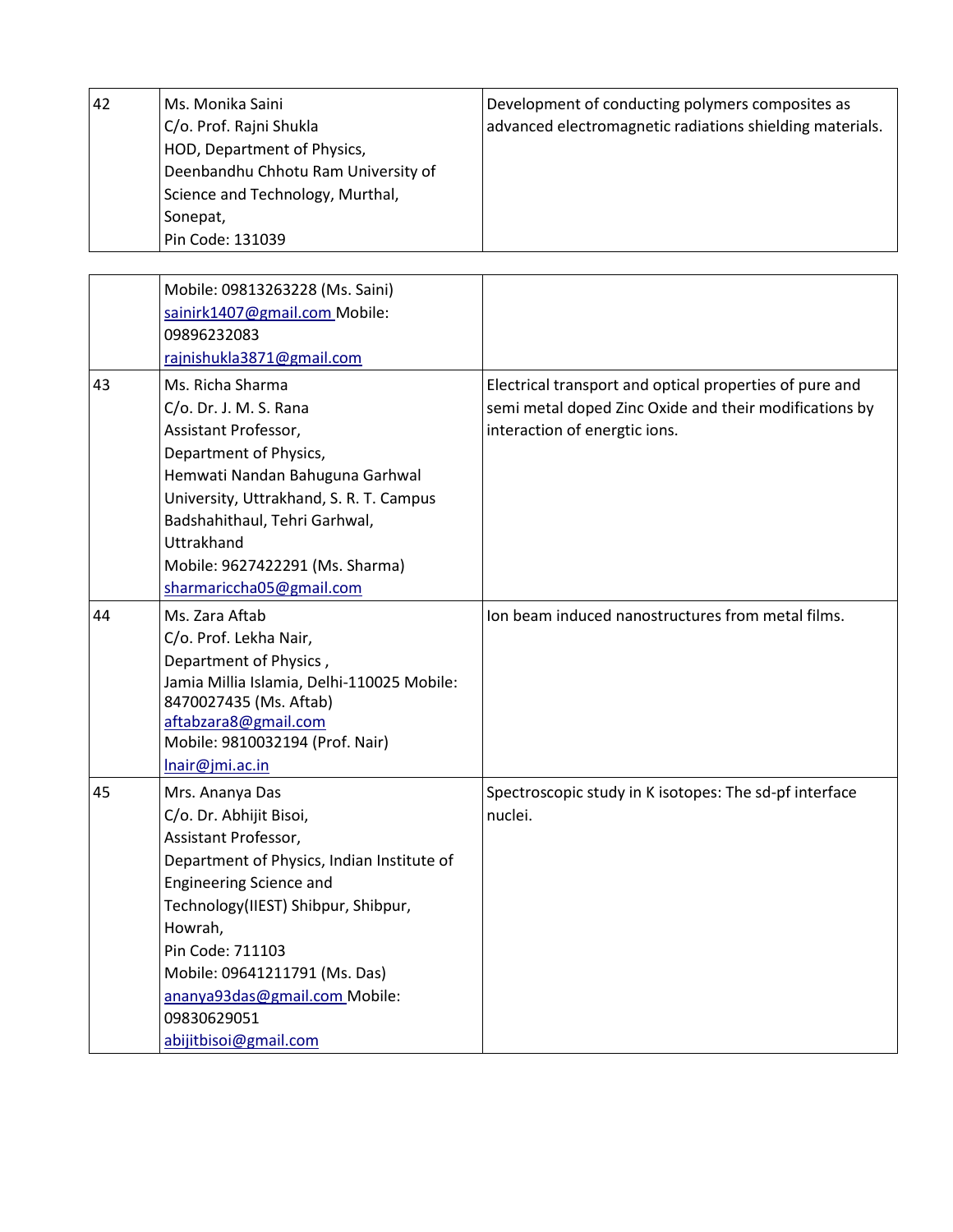| 46 | Mr. Akash Ashok Deshmukh<br>C/o. Dr. U. A. Palikundwar, Assistant<br>Professor,<br>Department of Physics,<br>Rashtrasant Tukadoji Maharaj Nagpur<br>University, Nagpur<br>Pin Code: 440033<br>Mobile No.: 9175477696 (Mr. Deshmukh)<br>akdeshmukh9@gmail.com<br>Mobile: 9890155077 (Dr. Palikundwar)<br>uapali@yahoo.com | Sudy of local structure of atoms in some metallic glasses<br>of practical importance. |
|----|--------------------------------------------------------------------------------------------------------------------------------------------------------------------------------------------------------------------------------------------------------------------------------------------------------------------------|---------------------------------------------------------------------------------------|
| 47 | Ms. Rekha Yadav<br>C/o. Dr. D. P. Goyal<br>Dept. of Physics,<br>Indira Gandhi University,<br>Meerpur, Rewari (Haryana),                                                                                                                                                                                                  | Ion beam effects on the physical properties of cupric<br>oxide.                       |

|    | Mobile: 7027163032 (Ms. Yadav)<br>rekhayadavp89@gmail.com                                                                                                                                                                                                                                          |                                                                                                                                            |
|----|----------------------------------------------------------------------------------------------------------------------------------------------------------------------------------------------------------------------------------------------------------------------------------------------------|--------------------------------------------------------------------------------------------------------------------------------------------|
| 48 | Mr. Karra Vinod Kumar<br>C/o. Prof. S. V. S. Nageswara Rao,<br>School of Physics,<br>University of Hyderabad,<br>Hyderabad,<br>Pin Code: 500046 Mobile:<br>+91-9010865943<br>vinod05071992@gmail.com<br>Contact No.:<br>+914023134329/09441173473 (Prof. Rao)<br>nageshphysics@gmail.com           | Ion beam studies of Hafnium based high-k dielectric<br>materials deposited on high mobility semiconductors for<br>MOS device applications. |
| 49 | Ms. Chandni Devi<br>C/o. Dr. Sandeep Kumar, Assistant<br>Professor,<br>Department of Physics,<br>Central University of Rajasthan,<br>Bandarsindri, Distt. Ajmer-305817<br>Mobile: 8894269286 (Ms. Devi)<br>bhattchandni84@gmail.com Mobile:<br>8290686644 (Dr. Kumar)<br>sandeep.kumar@curaj.ca.in | Ion beam synthesis of Mn Doped InAs nanostructures.                                                                                        |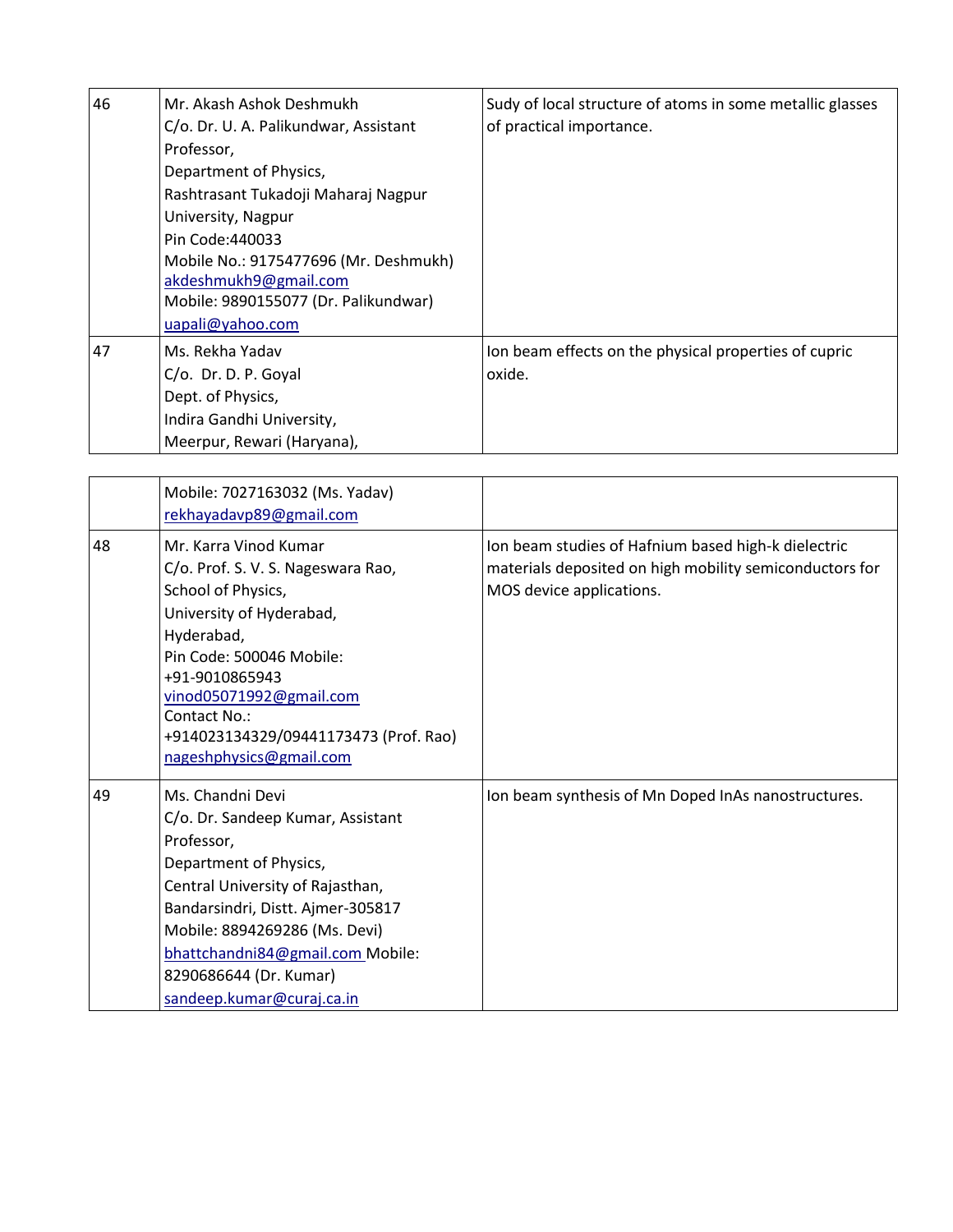| 50 | Ms. Muntazir Gull                                       | Study of nuclear reactions induced by heavy ions at   |
|----|---------------------------------------------------------|-------------------------------------------------------|
|    | C/o. Prof. Isar Ahmad Rizvi                             | intermediate energies.                                |
|    | Department of Physics,                                  |                                                       |
|    | Aligarh Muslim University,                              |                                                       |
|    | Aligarh-202002                                          |                                                       |
|    | Mobile: 8439009779 (Mr. Gull)                           |                                                       |
|    | muntazirgull1@gmail.com Mobile:                         |                                                       |
|    | 8126032552 (Prof. Rizvi)                                |                                                       |
|    | isarrizvi@rediffmail.com                                |                                                       |
| 51 | Mr. Chinmay Dash                                        | Holocene climate and paleogeographic reconstructions  |
|    | C/o. Dr. Pitambar Pati                                  | along Odisha coast.                                   |
|    | Department of Earth Sciences,                           |                                                       |
|    | IIT Roorkee, Uttrakhand-247667 Mobile:                  |                                                       |
|    | 9410900321 (Mr. Dash)                                   |                                                       |
|    | chinmay.ism@gmail.com<br>Contact: 0132285237 (Dr. Pati) |                                                       |
|    | dash1des@iitr.ac.in                                     |                                                       |
| 52 |                                                         | Swift heavy ion induced effects and temperature       |
|    | Ms. Rajveer Kaur<br>C/o. Dr. S. S. Ghuman,              | dependence in Cerium and yttrium doped zirconolites.  |
|    | Associate Professor,                                    |                                                       |
|    | Department of Physics,                                  |                                                       |
|    | SLIET, Longowal-148106, Sangrur,                        |                                                       |
|    | Punjab,                                                 |                                                       |
|    | Pin Code: 148106                                        |                                                       |
|    | Mobile: 7347556319 (Ms. Kaur)                           |                                                       |
|    | rajsingla39@gmail.com                                   |                                                       |
|    |                                                         |                                                       |
| 56 | Dr. Archana Tiwari                                      | Green synthesis of metal nanoparticles and their size |
|    | Assistant Professor in Physics,                         | modulation by swift heavy ion irradiation.            |
|    | Department of Physics,                                  |                                                       |
|    | Sikkim University (A Central University),               |                                                       |
|    | Gangtok - 737102, Sikkim                                |                                                       |
|    | Phone: 03592232080 (O/R) Mobile:                        |                                                       |
|    | +919679241203                                           |                                                       |
|    | archana.tiwari.ox@gmail.com                             |                                                       |
| 57 | Dr. Rahul Singhal                                       | Ion Irradiation Induced growth of Cu nanoparticles in |
|    | Assistant Professor,                                    | fullerene matrix.                                     |
|    | Department of Physics, Malaviya                         |                                                       |
|    | National Institute of Technology Jaipur,                |                                                       |
|    | JLN Marg, Malviya Nagar                                 |                                                       |
|    | Jaipur- 302017, Rajasthan                               |                                                       |
|    | Phone: 0141-2713553 (O)                                 |                                                       |
|    | 0141-2713152 (R)                                        |                                                       |
|    |                                                         |                                                       |
|    |                                                         |                                                       |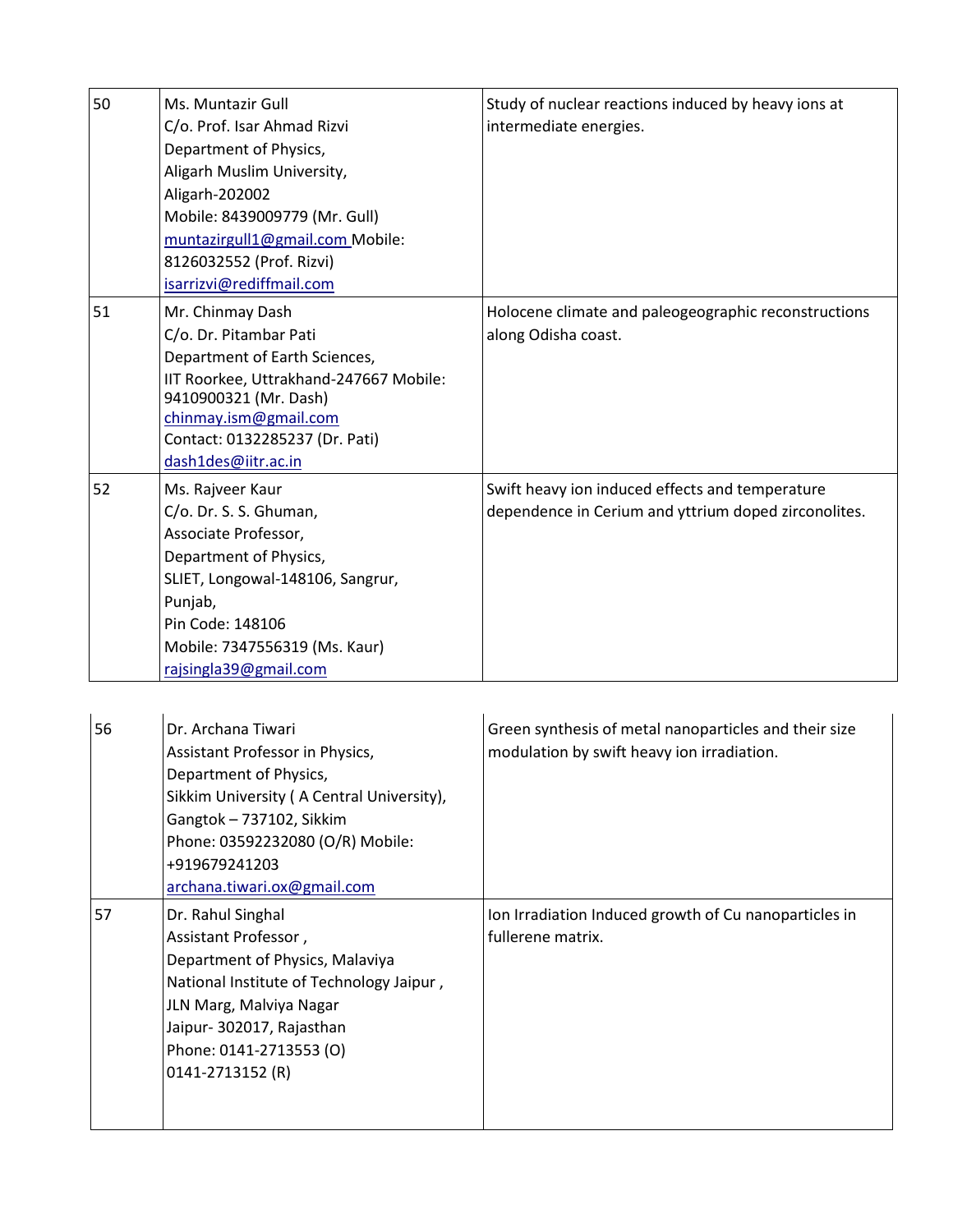|    | Mobile: 09352992762, 09549654378<br>rahuliuac@gmail.com<br>rsinghal.phy@mnit.ac.in                                                                                                                                                                     |                                                                                                                                                                           |
|----|--------------------------------------------------------------------------------------------------------------------------------------------------------------------------------------------------------------------------------------------------------|---------------------------------------------------------------------------------------------------------------------------------------------------------------------------|
|    | Mobile: 9463330793 (Dr. Ghumman)<br>s_ghumman@yahoo.com                                                                                                                                                                                                |                                                                                                                                                                           |
| 53 | Mr. Rakesh Kumar<br>C/o. Dr. Hardev Singh<br>Department of Physics, Kurukshetra<br>University, Kurukshetra- 136119,<br>Haryana<br>Mobile: 9896469108 (Mr. Kumar)<br>mrkbhukal@gmail.com Mobile:<br>9815983782 (Dr.Singh)<br>hardev79@gmail.com         | To understand the dynamics of heavy ion induced<br>Fusion-fission reactions.                                                                                              |
| 54 | Ms. Kavita<br>C/o. Dr. Hardev Singh<br>Department of Physics,<br>Kurukshetra University, Kurukshetra-<br>136119, Haryana<br>Mobile: 8901284429 (Ms. Kavita)<br>rajputkavita59@gmail.com Mobile:<br>9815983782 (Dr. Singh)<br>hardev79@gmail.com        | Exploring the reaction dynamics in heavy Ion Induced<br>Fusion-fission reactions.                                                                                         |
| 55 | Mr. Vivek Chopra<br>C/o. Dr. Jai Gopal Sharma,<br>Department of Biotechnology, Delhi<br>Technological University-Delhi<br>Pin Code: 110042<br>Mobile: 9911881342 (Mr. Vivek)<br>choprav12@yahoo.com Dr.<br>Sharma's email:<br>sharmajaigopal@yahoo.com | Algal Biodiversity based reconstruction of the past local<br>and regional environmental conditions and tracing of<br>landscape evolution of river Yamuna in Delhi region. |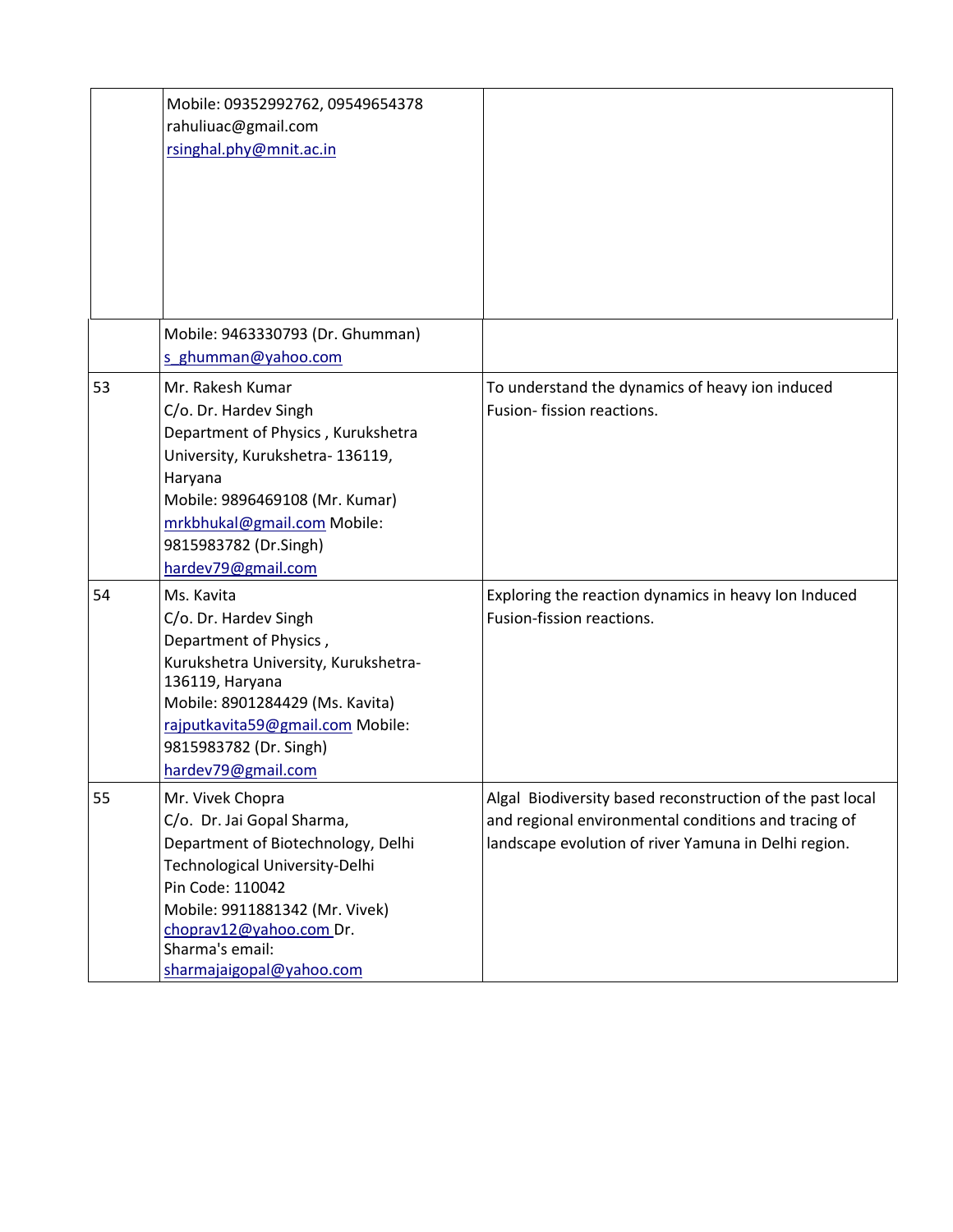| 58 | Dr. Devendrappa H<br>Associate Professor,<br>Mangalore University,<br>Mangalore-574199<br>Karnataka<br>Pin Code: 574199<br>Phone: 0824-2287363 (O) Mobile:<br>9845299774 dehu2010@gmail.com                                                                                            | Effect of swift heavy ion (SHI) irradiation on polymer<br>composite for storage device applications.                                                                                                 |
|----|----------------------------------------------------------------------------------------------------------------------------------------------------------------------------------------------------------------------------------------------------------------------------------------|------------------------------------------------------------------------------------------------------------------------------------------------------------------------------------------------------|
| 59 | Dr. Satyabrata Mohapatra<br>Assistant Professor,<br>University School of Basic and Applied<br>Sciences, Guru Gobind Singh<br>Indraprastha University,<br>Sec-16 C, Dwarka,<br>New Delhi- 110078<br>Phone: 01125302414 (O)<br>01125302959 (R) Mobile:<br>9910562090<br>smiuac@gmail.com | Study of effects of swift heavy ion irradiation on the<br>structural, optical and photocatalytic properties of Ag-<br>TiO <sub>2</sub> and Au-TiO <sub>2</sub> plasmonic nanocomposites.             |
| 60 | Dr. Satyabrata Mohapatra<br>Assistant Professor,<br>University School of Basic and Applied<br>Sciences, Guru Gobind Singh<br>Indraprastha University,<br>Sec-16 C, Dwarka,<br>New Delhi- 110078<br>Phone: 01125302414 (O)<br>01125302959 (R) Mobile:<br>9910562090<br>smiuac@gmail.com | Study of effects of swift heavy ion irradiation on the<br>structural, optical and gas sensing properties of SnO <sub>2</sub> -<br>ZnO and SnO <sub>2</sub> - TiO <sub>2</sub> nanocomposites.        |
| 61 | Prof. Ramphal Sharma, Department of<br>Physics, Dr. Babasaheb Ambedkar<br>Marathwada University, Aurangabad-<br>431004<br>Phone: 0240-2403384/85/284 (O)<br>Mobile: +91-9422793173 Fax:<br>+91-240-2403113<br>rps.phy@gmail.com                                                        | Effect of SHI irradiation on modification of structural and<br>opto-electronic properties of basic<br>heterojunction nanostructure Zn <sub>1</sub> -xMgxS/Cu <sub>2</sub> S thin film<br>solar cell. |
| 62 | Prof. Vaishali Singh<br>BFR - 303, University School of Basic &<br>Applied Sciences (USBAS), Guru<br>Gobind Singh Indraprastha University,<br>Sector-16 C, Dwarka, New Delhi-110078                                                                                                    | Structural and morphological modifications of transition<br>metal dichalcogenides/ polymer nanocomposites upon<br>SHI irradiation.                                                                   |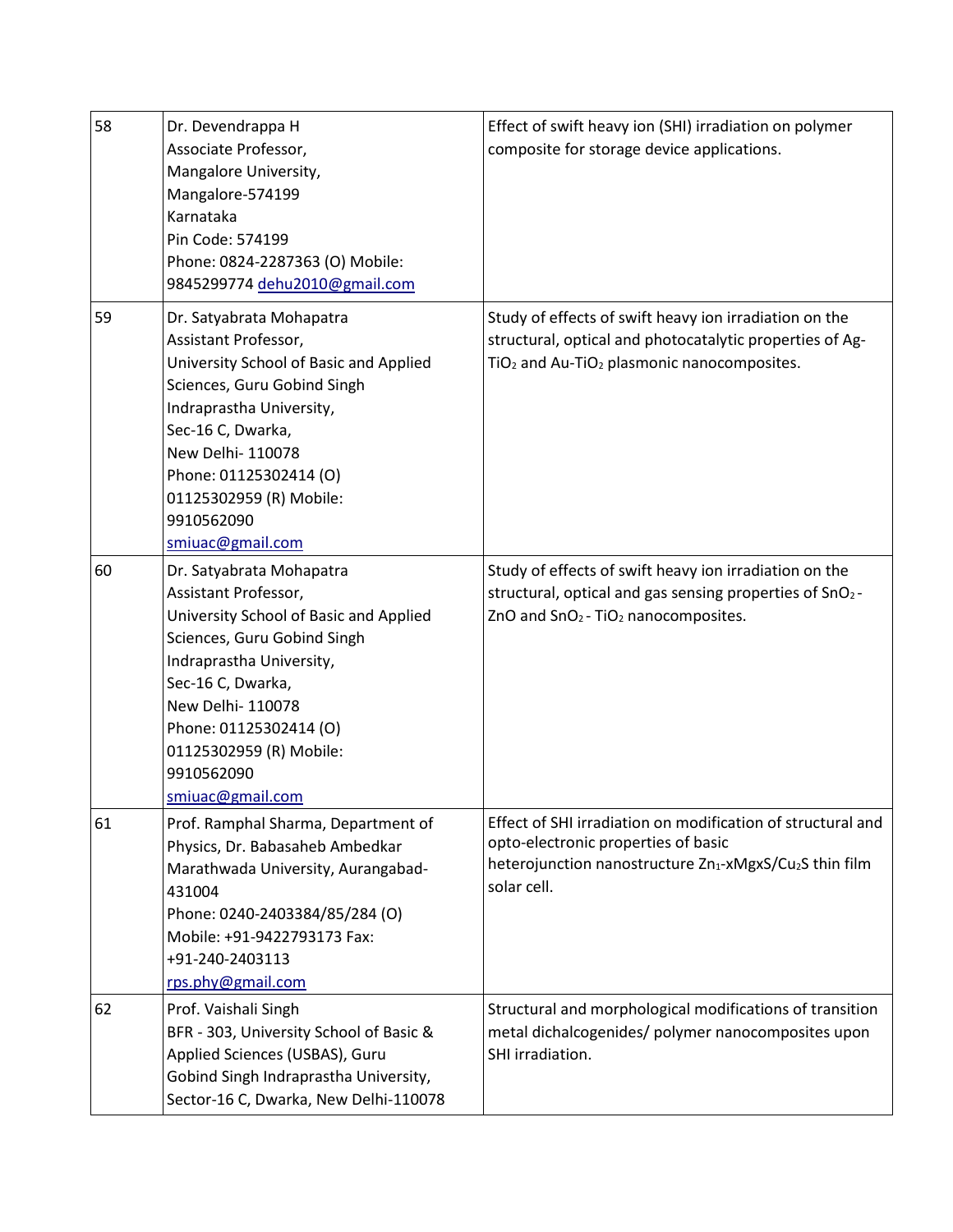| 63 | Dr. Dambarudhar Mohanta,<br>Department of Physics,<br>Associate Professor,<br>Tezpur University, PO: Napaam, Tezpur,<br>Assam,<br>Pin Code: 784028<br>Phone: 3712-2675558 (O)<br>Mobile: 88765-07550 Fax:<br>03712-267006<br>dmohanta1973@gmail.com                             | Studies on photocatalytic, photoluminescence and<br>mechanical properties of WS2/C-dot nanoscale systems<br>subjected to irradiation.               |
|----|---------------------------------------------------------------------------------------------------------------------------------------------------------------------------------------------------------------------------------------------------------------------------------|-----------------------------------------------------------------------------------------------------------------------------------------------------|
| 64 | Dr. R. T. Rajendrakumar<br>Associate Professor,<br>Department of Nanoscience and<br>Technology, Bharathiar<br>University, Coimbatore,<br>Tamil Nadu,<br>Pin Code: 641046<br>Phone: 04222428446 (O)<br>04222344780 (R) Mobile:<br>+91-9789757888<br>rtrkumar@buc.edu.in          | Swift heavy ion irradiation effects on the morphological,<br>surface and interfacial properties of ZnO/ZnS and<br>ZnO/NiO core/shell nanorod array. |
| 65 | Prof. G. N. Nayak<br>Department of Marine Sciences, Goa<br>University,<br>$Goa - 403206$<br>Phone: 0832-6519059 (O)<br>Mobile: 09545693911/09822725032<br>Fax: 0832-2451184<br>gnnayak@unigoa.ac. In,<br>gnnayak57@gmail.com                                                    | Beryllium concentration, clay minerals and metals in<br>sediments in reconstruction of paleo-climate.                                               |
| 66 | Dr. Shiv Poojan Patel<br>Assistant Professor,<br>Department of Pure & Applied Physics,<br>Guru Ghasidas Vishwavidyalaya (A<br>Central University),<br>Koni, Bilaspur (C.G.),<br>Pin Code: 495009<br>Phone: 07752-260159 (O) Mobile:<br>09479246120<br>shivpoojanbhola@gmail.com | Tailoring the thermoelectric properties in SnTe<br>nanocrystalline thin films using ion irradiations.                                               |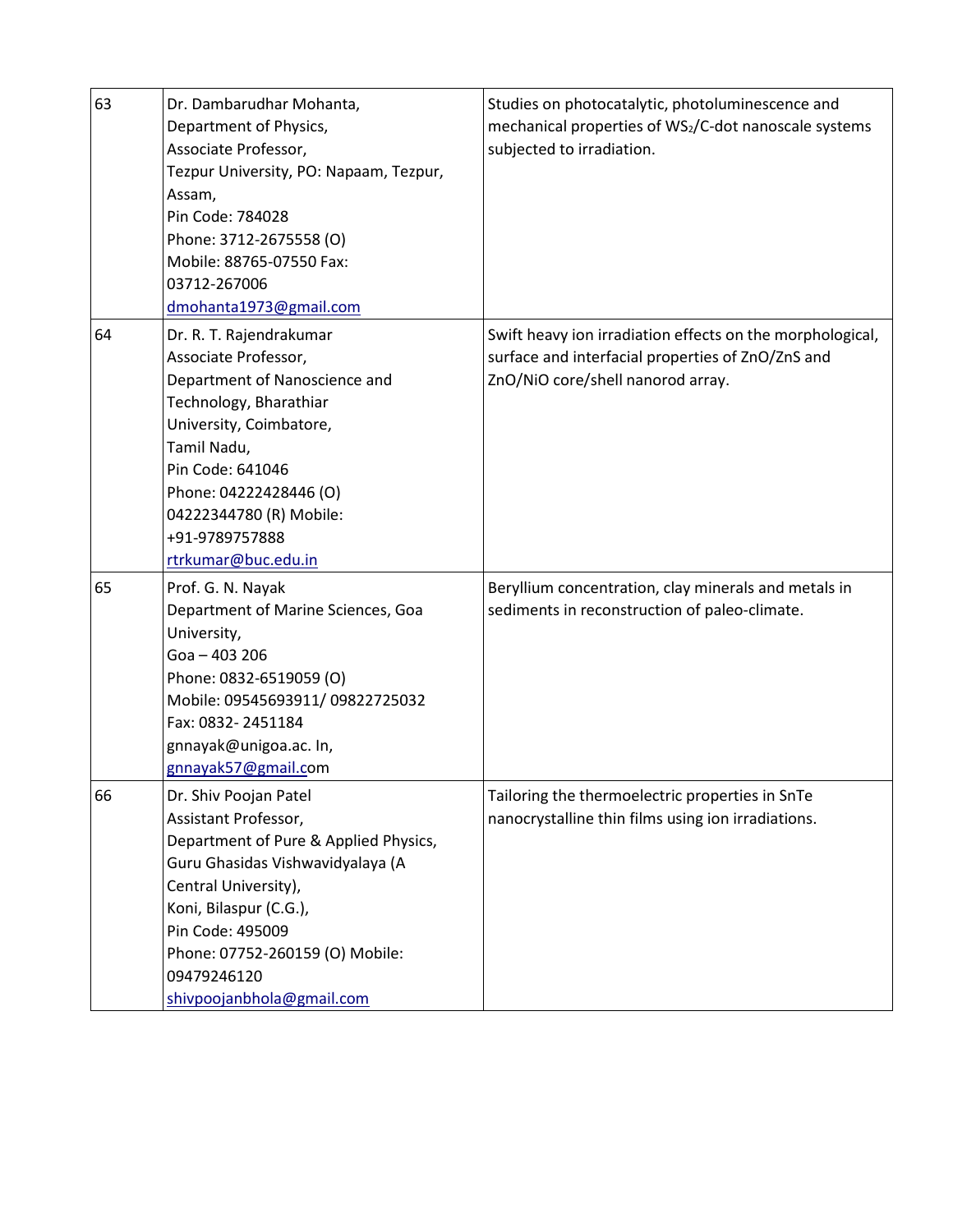| 67 | Prof. Shashi K. Dhiman<br>Department of Physics, Himachal<br>Pradesh University, Shimla,<br>Shimla-171005<br>Phone: 0177-2833739 (O) Mobile:<br>09459490400<br>shashi.dhiman@gmail.com                                                                         | Investigation of Isomers and High-Spin states in 183,185Ir<br>isotopes.                                                                       |
|----|----------------------------------------------------------------------------------------------------------------------------------------------------------------------------------------------------------------------------------------------------------------|-----------------------------------------------------------------------------------------------------------------------------------------------|
| 68 | Dr. Neeraj Panwar<br>Assistant Professor,<br>Department of Physics,<br>Central University of Rajasthan,<br>Bandarsindri, Ajmer,<br>Pin Code: 305817<br>Phone: 1463-238588 (O)<br>07726031844 (R) Mobile:<br>07726031844<br>neerajpanwar@curaj.ac.in            | Impact of ion irradiation on the exchange bias,<br>magnetization reversal, spin reorientation and<br>magnetocaloric effect in orthochromites. |
| 69 | Dr. M. Wasi Khan<br>Associate Professor,<br>Department of Physics, Aligarh Muslim<br>University (AMU), Aligarh,<br>Pin Code: 202002<br>Phone: 0571-2701001 Mobile:<br>+91-9897532717<br>wasiamu@gmail.com                                                      | Tailoring the optical and photocatalytic performance of<br>Cr substituted TiO <sub>2</sub> nanostructured thin films by SHI<br>irradiation.   |
| 70 | Dr. Varinderjit Singh<br>Assistant Professor,<br>Department of Physical Sciences, IKG<br>Punjab Technical University, Kapurthala,<br>Punjab,<br>Pin Code: 144603<br>Phone: 09465884813 (O) 09914100789 (R)<br>vickymangat3@gmail.com<br>Mangat_phy@yahoo.co.in | Investigation of fusion enhancement for neutron-rich<br>symmetric and asymmetric systems near and below the<br>fusion barrier.                |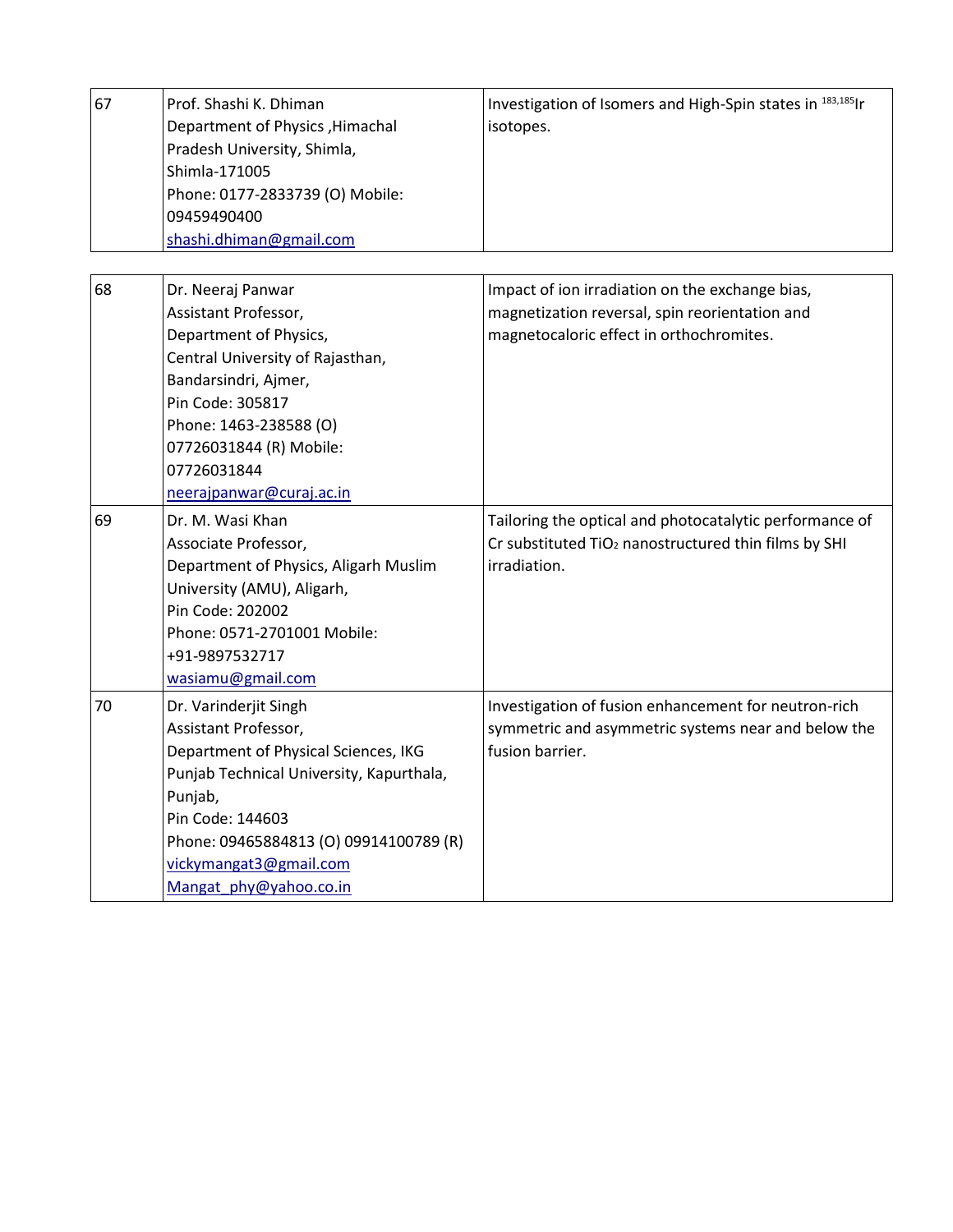| 71 | Prof. Mahendra D. Shirsat<br>Professor and Director,<br>RUSA - Center for Advanced Sensor<br>Technology, Dr. Babasaheb Ambedkar<br>Marathwada University, Aurangabad<br>$(M.S.)$ ,<br>Pin Code: 431004<br>Phone: (0)240 - 2403290 (O)<br>(0)240 - 2371920 (R) Mobile:<br>+91-9422291987<br>mdshirsat@gmail.com /<br>mdshirsat.phy@bamu.ac.in | Field effect transistor based on swift heavy ion Irradiated<br>Metal-Organic-Framework for sensing applications. |
|----|----------------------------------------------------------------------------------------------------------------------------------------------------------------------------------------------------------------------------------------------------------------------------------------------------------------------------------------------|------------------------------------------------------------------------------------------------------------------|
| 72 | Prof. Mahendra D. Shirsat<br>Professor and Director,<br>RUSA - Center for Advanced Sensor<br>Technology, Dr. Babasaheb Ambedkar<br>Marathwada University, Aurangabad<br>$(M.S.)$ ,<br>Pin Code: 431004<br>Phone: (0)240 - 2403290 (O)<br>(0)240 - 2371920 (R) Mobile:<br>+91-9422291987<br>mdshirsat@gmail.com /<br>mdshirsat.phy@bamu.ac.in | Organic field effect transistors for detection of heavy<br>metal ions.                                           |
| 73 | Dr. Anupinder Singh<br>Assistant Professor,<br>Department of Physics,<br>Guru Nanak Dev University,<br>Amritsar-143005<br>Phone: 0183-2258802/09-3346 (O)<br>Mobile: 09988191852 Fax:<br>0183-2258819/20<br>anupinders@gmail.com                                                                                                             | Ion beam dosimetry of some tissue equivalent<br>thermoluminescent phosphors.                                     |
| 74 | Dr. M. J. Keshvani<br>Assistant Professor,<br>Department of Physics, Marwadi<br>University, Rajkot, Gujarat<br>Pin Code: 360003<br>Phone: +91-9727778190<br>Mobile: +91-9374923806 Fax:+91-281-<br>2331170 mjkeshvani3007@gmail.com                                                                                                          | Role of SHI irradiation in transport properties of<br>manganite based $p - n$ and $n - n$ junctions.             |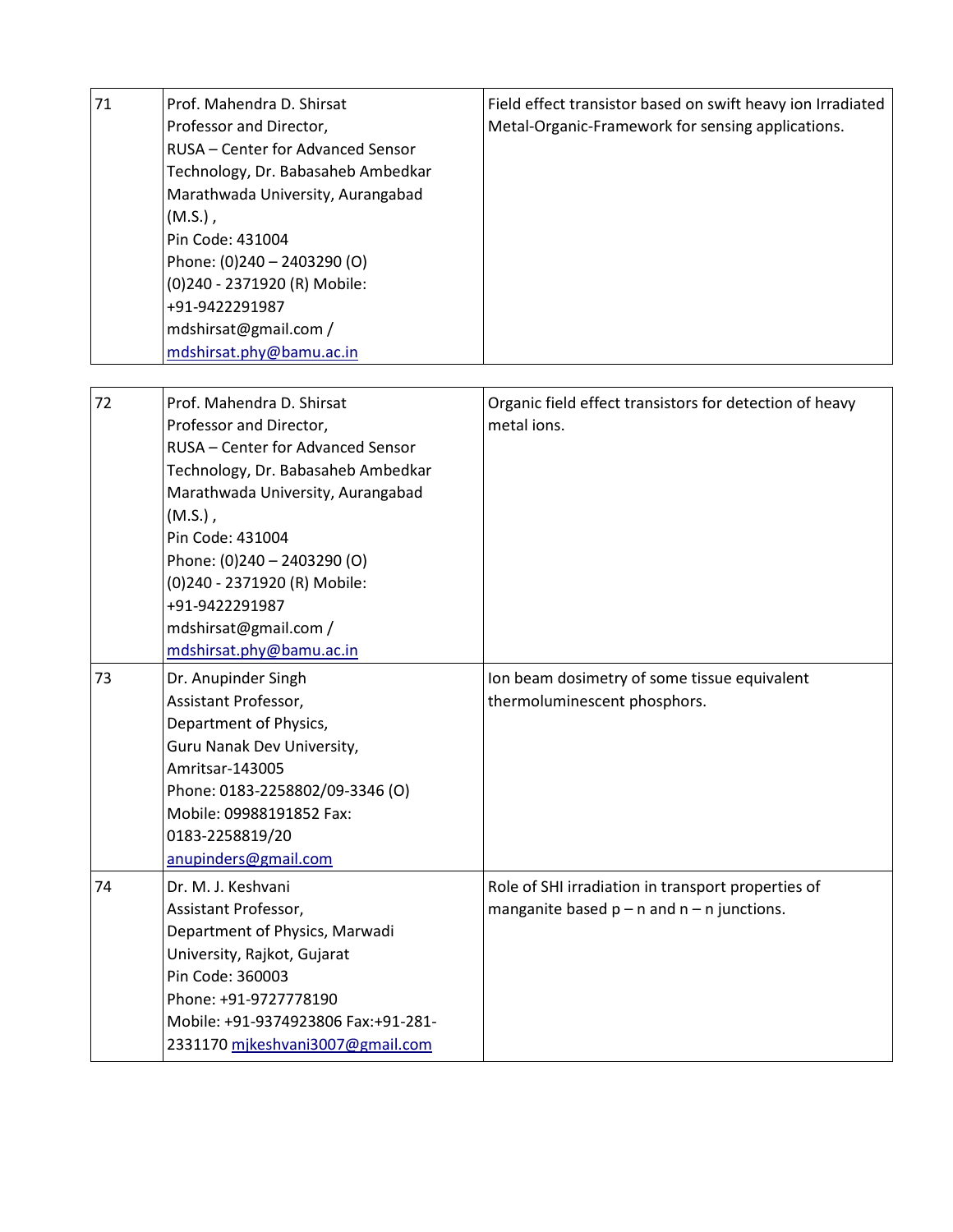| 75 | Prof. Alok Srivastava<br>Department of Chemistry,<br>Panjab University, Chandigarh-160014<br>Phone: 0172-2534424 (O)<br>0172-2722196(R)<br>Mobile: +91-9417769774 Fax:<br>0172-2545074 alok@pu.ac.in                                                                                                                | Geogenic study of Uranium using <sup>11</sup> Be, <sup>14</sup> C, <sup>26</sup> Al and <sup>36</sup> Cl<br>based Acceletator Mass Spectrometry.                    |
|----|---------------------------------------------------------------------------------------------------------------------------------------------------------------------------------------------------------------------------------------------------------------------------------------------------------------------|---------------------------------------------------------------------------------------------------------------------------------------------------------------------|
| 76 | Dr. Basharat Want<br>Associate Professor,<br>Department of Physics,<br>University of Kashmir,<br>Hazratbal, Srinagar, Jammu and<br>Kashmir -190006<br>Phone: 0194-2421756 Mobile:<br>09419001037<br>bawant@kashmiruniversity.ac.in                                                                                  | Effect of SHI irradiation on electric and magnetic<br>properties of rare earth containing multiferroic<br>composites.                                               |
| 77 | Prof. S. V. S. Nageswara Rao,<br>School of Physics,<br>University Of Hyderabad (UOH), Gachibowli,<br>Hyderabad, Pin Code:<br>500046<br>Phone: 040-23134329 (O)<br>040-67062015 (R)<br>Mobile: 09441173473 Fax:<br>04023010227<br>nageshphysics@gmailco m                                                            | Application of ion beams to study and engineer the<br>resistive switching properties of transition metal oxides.                                                    |
| 78 | Dr. Davit B. Dhruv<br><b>Assistant Professor</b><br>Department of Nanotechnology,<br>V.V.P. Engineering College,<br>Gujarat Technological University,<br>Rajkot, Gujarat (India)<br>Pin Code: 360 005<br>Phone: +91-281-2783394 (O)<br>Mobile: 91 - 9033981149 Fax:<br>$+91 - 281 - 2783487$<br>mailmedav@gmail.com | Influence of Swift Heavy Ion Irradiation on poly(3-hexyl<br>thiophene) and nanostructure TiO <sub>2</sub> composite based thin<br>film for solar cell applications. |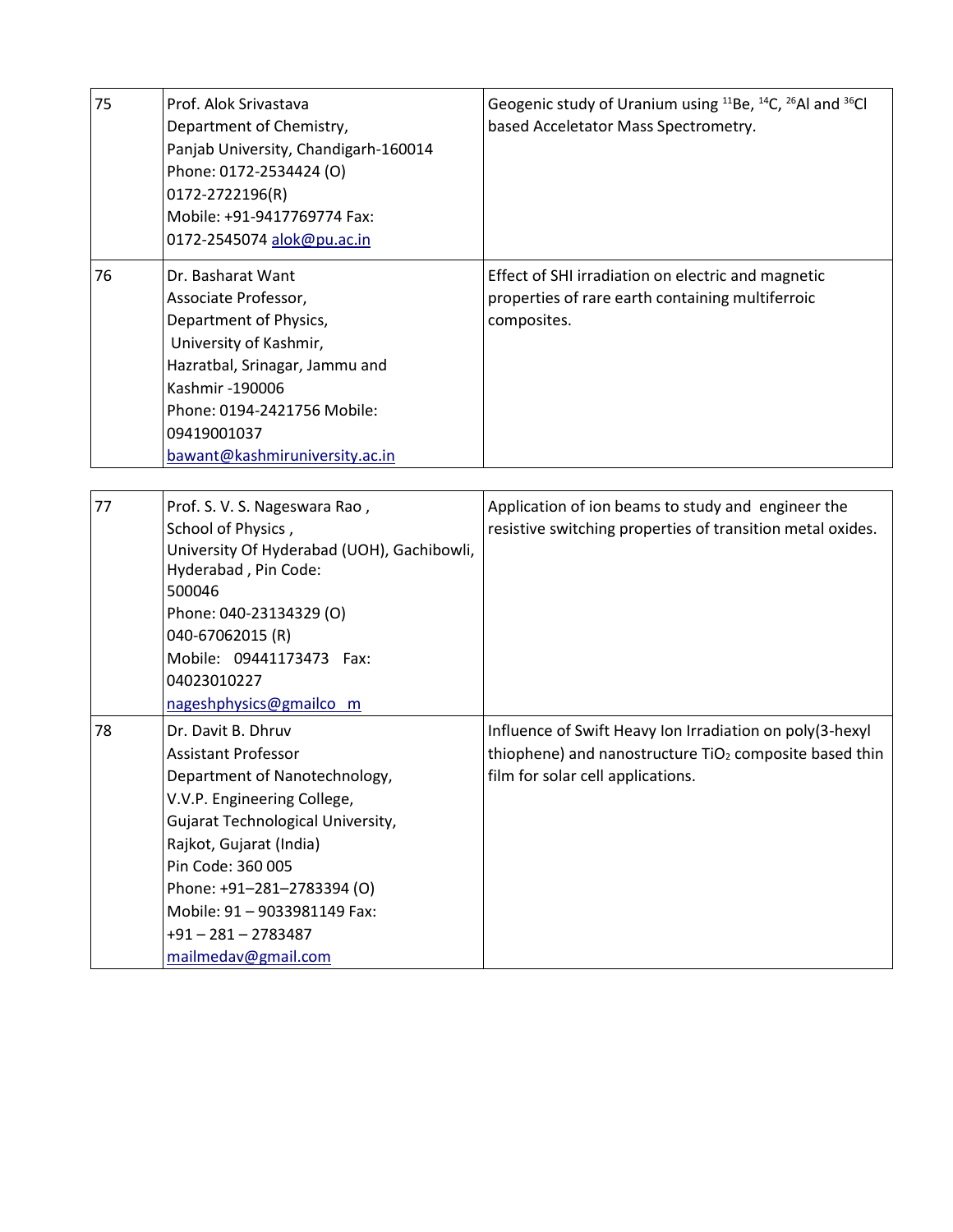| 79 | Prof. Sanjay J. Dhoble<br>Department of Physics, Rashtrasant<br>Tukadoji Maharaj Nagpur University,<br>Nagpur-440033, Maharashtra<br>Pin Code: 440033<br>Phone: 0712-2500083 (O)<br>0712-2251361,<br>0712-2250180 (R)<br>Mobile: 09822710204                                                 | Effect of ion beam and photons on TLD phosphors for<br>accidental and high dose radiation dosimetry.                                            |
|----|----------------------------------------------------------------------------------------------------------------------------------------------------------------------------------------------------------------------------------------------------------------------------------------------|-------------------------------------------------------------------------------------------------------------------------------------------------|
| 80 | Dr. Samarjit Sihotra<br>Assistant Professor,<br>Deptt. Of Physics, Panjab university,<br>Chandigarh, Sec-14,<br>Chandigarh-160014 Mobile:<br>9463576594<br>ssihotra@pu.ac.in                                                                                                                 | Multiparticle configurations in some proton rich Lu and<br>Hf Nuclei.                                                                           |
| 81 | Dr. Sunil Kumar Arora<br><b>Associate Professor</b><br>Centre for Nano Science & Nano<br>Technology, Block-II, South Campus,<br>Panjab University, Chandigarh,<br>Pin Code: 160014<br>Phone: 07696265266 (O) 7696265266<br>(R)<br>Mobile: 7696265266 Fax:<br>0172-2783336<br>aroras@pu.ac.in | Influence of high energy heavy ion irradiation on the<br>resistive switching behavior of epitaxial transition metal<br>oxide hetero-structures. |
| 82 | Dr. Kanupriya Sachdev<br>Associate Professor and Head, Meterials<br>Research Centre, MNIT Jaipur, JLN<br>Marg, Malviya Nagar Jaipur,<br>Pin Code: 302017<br>Phone: 9549657337 (O) Mobile:<br>9829128200<br>ksachdev.phy@mnit.ac.in,<br>sachdevk67@gmail.com                                  | Irradiation studies on Mg Silicide based films for<br>thermoelectric applications.                                                              |
| 83 | Dr. Susanta Das<br>UGC-Assistant Professor,<br>Department of Physics, School of<br>Physical and Chemical Sciences, Central<br>University of South Bihar(CUSB), Gaya,<br>Bihar,                                                                                                               | Interactions of ions with graphite.                                                                                                             |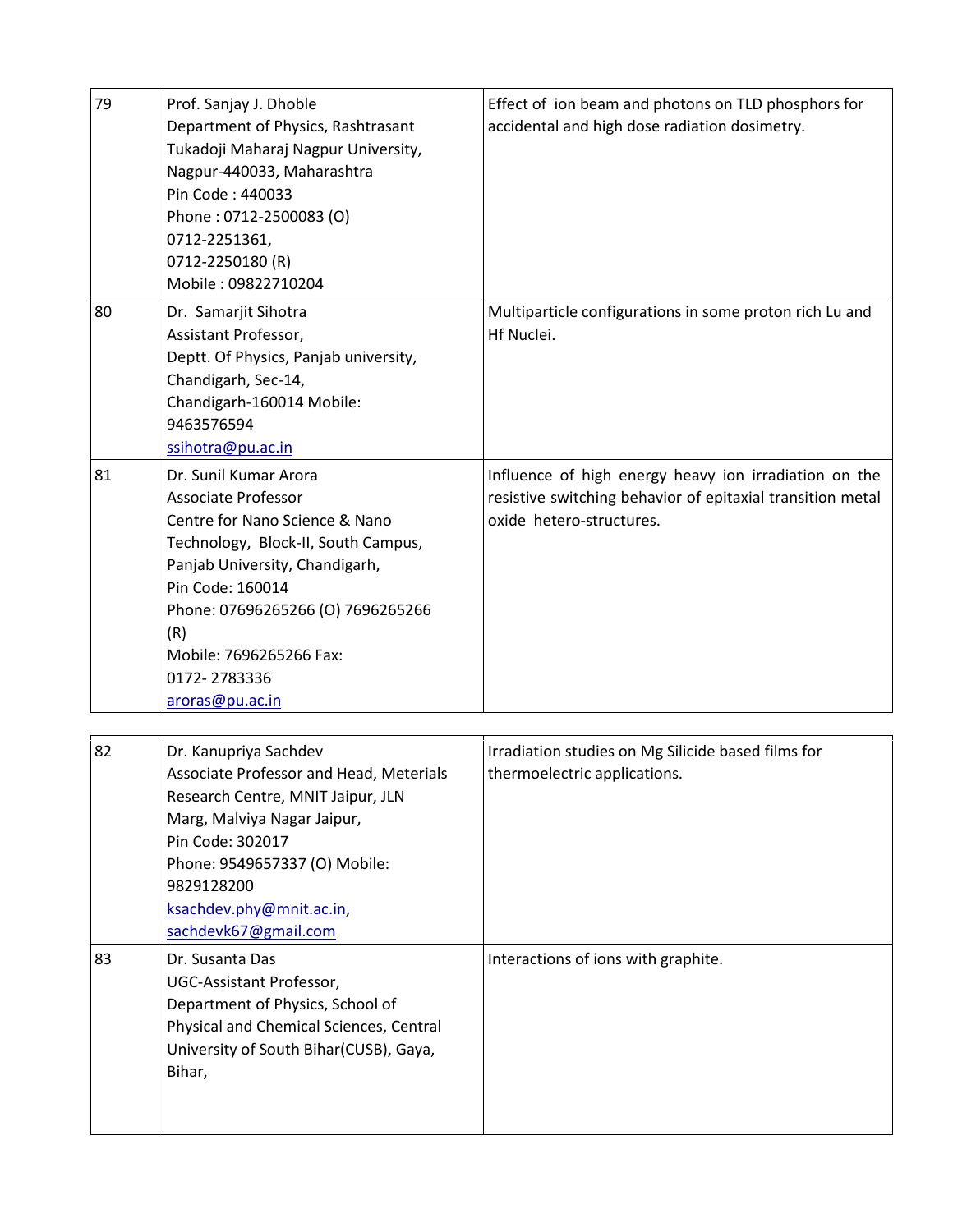|    | Pin Code: 823001 Mobile:<br>7319362311<br>susanta09das@gmail.com                                                                                                                                                                                                     |                                                                                                                                                                                                                                                             |
|----|----------------------------------------------------------------------------------------------------------------------------------------------------------------------------------------------------------------------------------------------------------------------|-------------------------------------------------------------------------------------------------------------------------------------------------------------------------------------------------------------------------------------------------------------|
| 84 | Dr. Suresh Kumar<br>Assistant Prosessor and Rso,<br>Department of Physics & Astrophysics,<br>University of Delhi,<br>Delhi -110007<br>Phone: 011-27667796, 7155 (O)<br>011-27608044 (R) Mobile:<br>09599762352<br>sursvmk123@gmail.com                               | Investigation of the High-Spin states in the A=85<br>mass region using In-beam Gamma-ray<br>Spectroscopy.                                                                                                                                                   |
| 85 | Dr. Ranjeet Kumar Karn<br>Asst. Professor<br>University Dept. of Physics, Kolhan<br>University, Chaibasa, Jharkhand,<br>Pin Code: 833202 Mobile:<br>9631298090<br>rkkarn@gmail.com                                                                                   | Beam-Foil spectroscopy of highly charged ions relevant<br>to X-ray astronomy.                                                                                                                                                                               |
| 86 | Dr. Kamlendra Awasthi<br>Assistant Professor,<br>Department of Physics,<br>Malaviya National Institute of Technology<br>Jaipur-302017, Rajasthan<br>Pin Code: 302017<br>Phone: 0141-2713441 (O)<br>0141-2713541 (R) Mobile:<br>9414406599<br>kawasthi.phy@mnit.ac.in | Track etched polymeric membranes based<br>nanostructures for hydrogen sensing.                                                                                                                                                                              |
|    |                                                                                                                                                                                                                                                                      |                                                                                                                                                                                                                                                             |
| 87 | Prof. Karunakara. N.<br>Centre For Advanced Research in<br>Environmnetal<br>Radioactivity (CARER), Mangalore<br>University,<br>Mangalagangothri-574199, Karnataka<br>Phone: 0824-2287733 (O)<br>0824-2213052 (R)                                                     | Validation of liquid scintillation spectrometry<br>based Carbon-14 ( <sup>14</sup> C) measurements<br>techniques by AMS and development of<br>reference materials for<br>application in environmental monitoring programmes<br>around nuclear power plants. |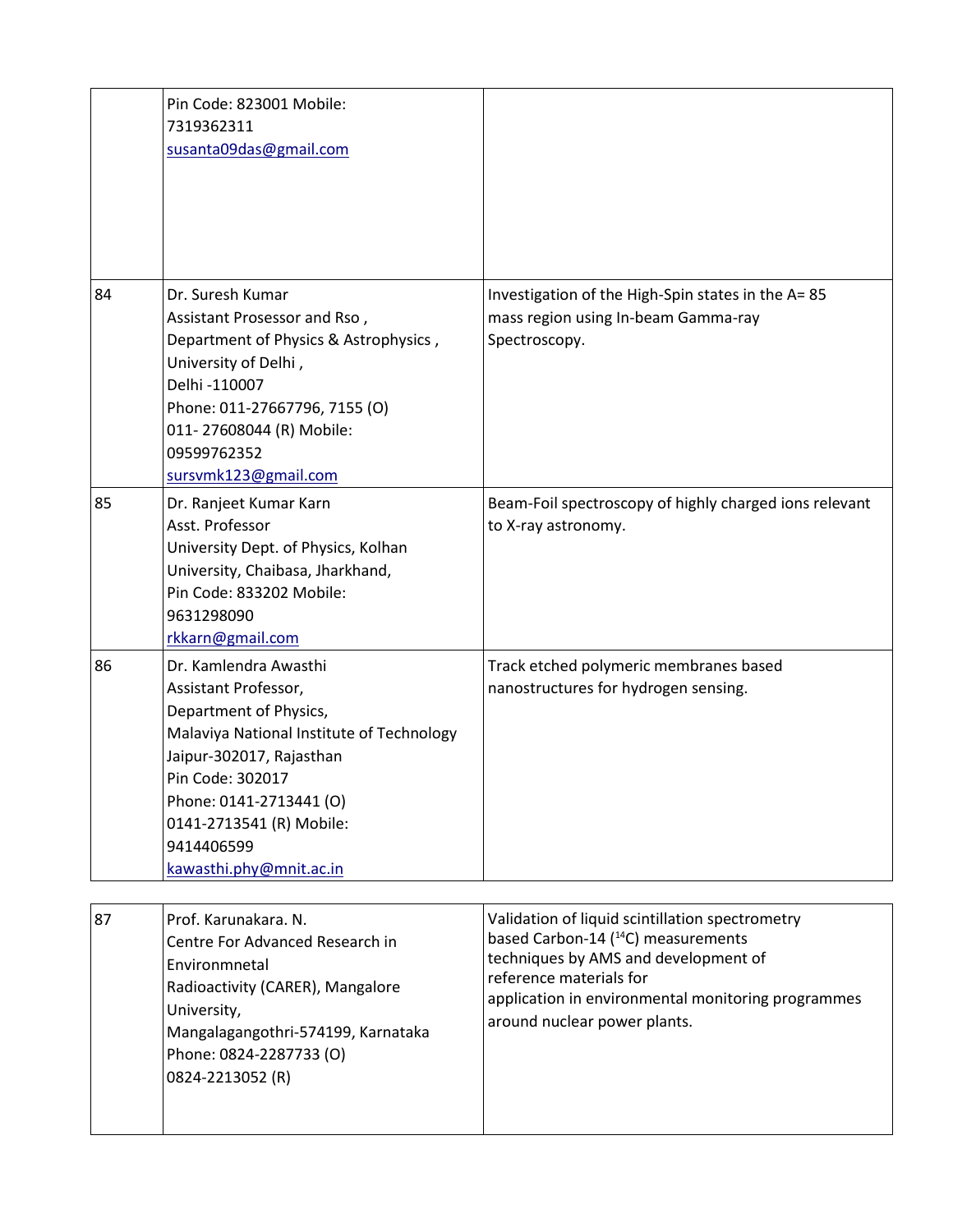|    | Mobile: 9980775012 Fax:<br>0824-2287367<br>drkarunakara@gmail.com                                                                                                                                                                                                                    |                                                                                                                                            |
|----|--------------------------------------------------------------------------------------------------------------------------------------------------------------------------------------------------------------------------------------------------------------------------------------|--------------------------------------------------------------------------------------------------------------------------------------------|
| 88 | Dr. Azher Majid Siddiqui<br>Assistant Professor,<br>Department of Physics, Faculty of<br>Natural Sciences, Jamia Millia Islamia,<br>New Delhi-110025 Phone:<br>9868731473 (O)<br>amsiddiqui@jmi.ac.in                                                                                | Effects of swift heavy ion irradiation on conducting<br>polymer-metal oxide nonocomposites and their device<br>applications.               |
| 89 | Dr. Yashpal Singh Katharria<br>Assistant Professor,<br>PDPM Indian Institute of Information<br>Technology, Design &<br>Manufacturing(IIITDM) Jabalpur, Dumna<br>Airport Road, Khamaria, Jabalpur-482005,<br>M.P.<br>Phone: 0761-2794354 (O) Mobile:<br>8107591910 yashpalk@gmail.com | Radiation effects in Gallium Oxide.                                                                                                        |
| 90 | Dr. Pradip Das<br>Assistant Professor,<br>Department of Pure and Applied Physics,<br>Guru Ghasidas University, Koni,<br>Bilaspur,<br>Pin Code: 495009<br>Phone: 07752-260477 (O) Mobile:<br>9407734453<br>pradipd.iitb@gmail.com                                                     | Structural and transport studies of two dimensional<br>surface electron gas of topological insulators by ion<br>beam irradiation.          |
| 91 | Dr. Jayant Kumar Tripathi,<br>Associate Professor,<br>Lab. No. 013/101, School of<br>Environmental Sciencs, Jawaharlal<br>Nehru University, New Delhi-110067<br>Phone: 011-26704311 (O) Mobile:<br>+91-9717112227 jktrip@yahoo.com                                                   | Quantification of denudation rates using <sup>10</sup> Be in granitic<br>landscapes spanning diverse climate regimes of northern<br>India. |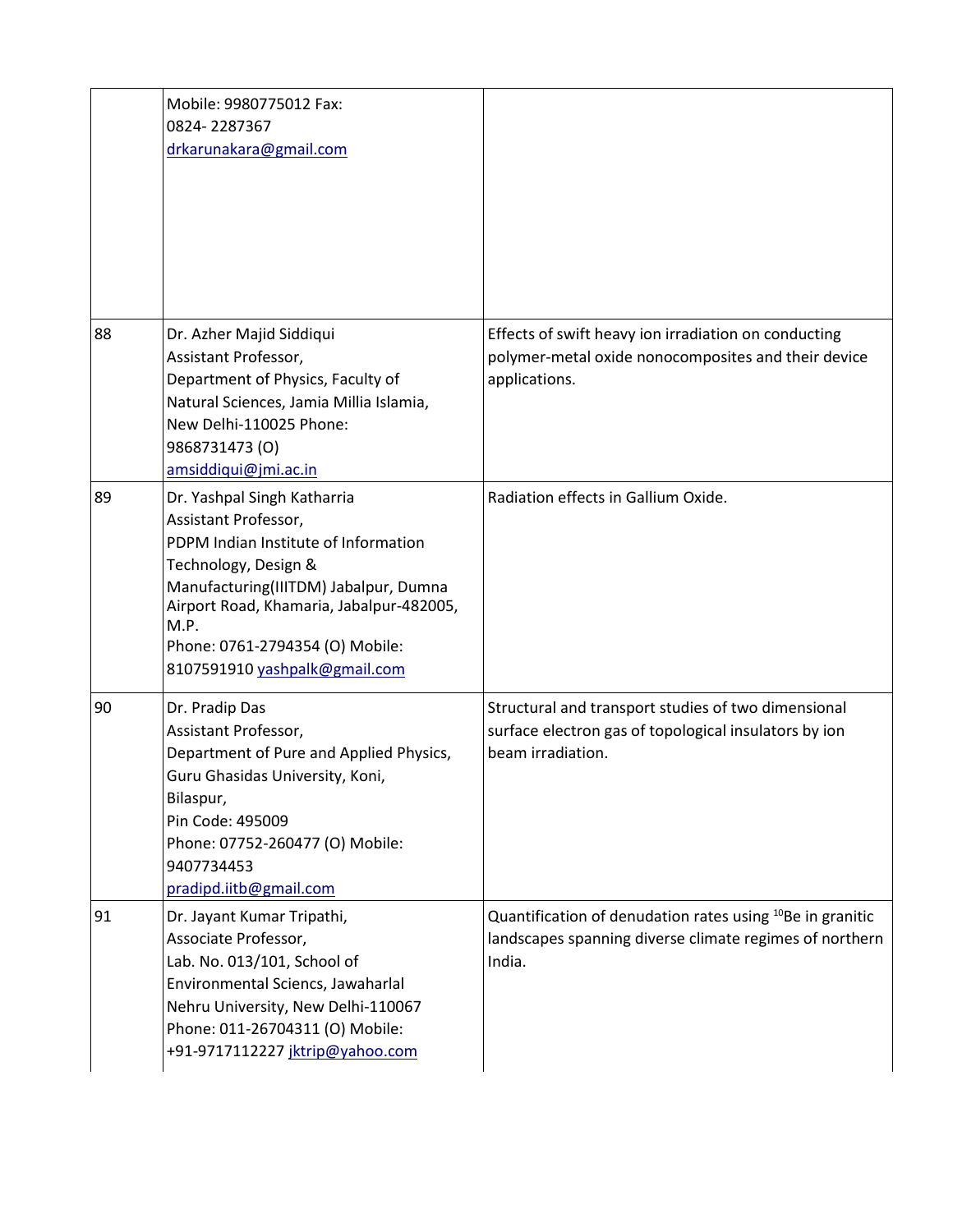| 92   | Prof. Kunal B. Modi<br>Department of Physics, Saurashtra<br>University, Rajkot,<br>Pin Code: 360005<br>Phone: 0281-2588428 (O)<br>0281-2577563 (R)<br>Mobile:<br>09824536994<br>Fax:<br>02812576802<br>kunalbmodi2003@yahoo .com | Study on SHII induced modifications in nonlinear I-V<br>characteristics of bulk and thin films of Fe <sup>3+</sup> - substituted<br>CaCu <sub>3</sub> Ti <sub>4</sub> O <sub>12</sub> cubic perovskites suitable for potential<br>applications. |
|------|----------------------------------------------------------------------------------------------------------------------------------------------------------------------------------------------------------------------------------|-------------------------------------------------------------------------------------------------------------------------------------------------------------------------------------------------------------------------------------------------|
| 93   | Dr. Asad Niazi<br>Associate professor,<br>Department of Physics, Jamia Millia<br>Islamia, New Delhi-110025 Phone:<br>011-26984631 (O) aniazi@jmi.ac.in                                                                           | The influence of point defects introduced by ion/ gamma<br>irradiation in hybrid organic-inorganic perovskite (HOP)<br>photovoltaic (PV) materials and HOP based PV devices.                                                                    |
| S.No | <b>PRINCIPAL INVESTIGATOR</b>                                                                                                                                                                                                    | <b>TITLE OF THE PROJECT</b>                                                                                                                                                                                                                     |
| 1    | Dr. P. N. Maya<br>Visiting Scientist,<br>ITER-india, Institute for Plasma<br>Research, Bhat, Gandhinagar - 382428,<br>Gujarat<br>Phone: 079-23269715 (O) Mobile:<br>+91-8238215027<br>pnmaya.n@gmail.com                         | Studies on deuterium trapping in presence of helium in<br>ion irradiated tungsten.                                                                                                                                                              |
| 2    | Prof. Ashok Kumar,<br>Department of Physics,<br>Tezpur University,<br>Napaam, Assam, Pin: 784028<br>Mobile: 09401620770<br>Phone: (03712)267008 (Extn. 5553),<br>267169(R) ask@tezu.ernet.in                                     | Low energy ion irradiation effects on Transition Metal<br>Dichalcogenides (TMDCs) and graphene based<br>conductiong polymer nanocomposites for<br>electrochemical supercapacitors.                                                              |
| 3    | Dr. Shikha Wadhwa<br>Assistant Professor,<br>Amity Institute of Nanotechnology, Amity                                                                                                                                            | Surface modification of Titania nanotube arrays using low<br>energy ion beam in Nitrogen environment for<br>photocatalytic and sensing applications.                                                                                            |

University, Uttar Pradesh,

Mobile: 9711202698 swadhwa@amity.edu

Pin Code: 201313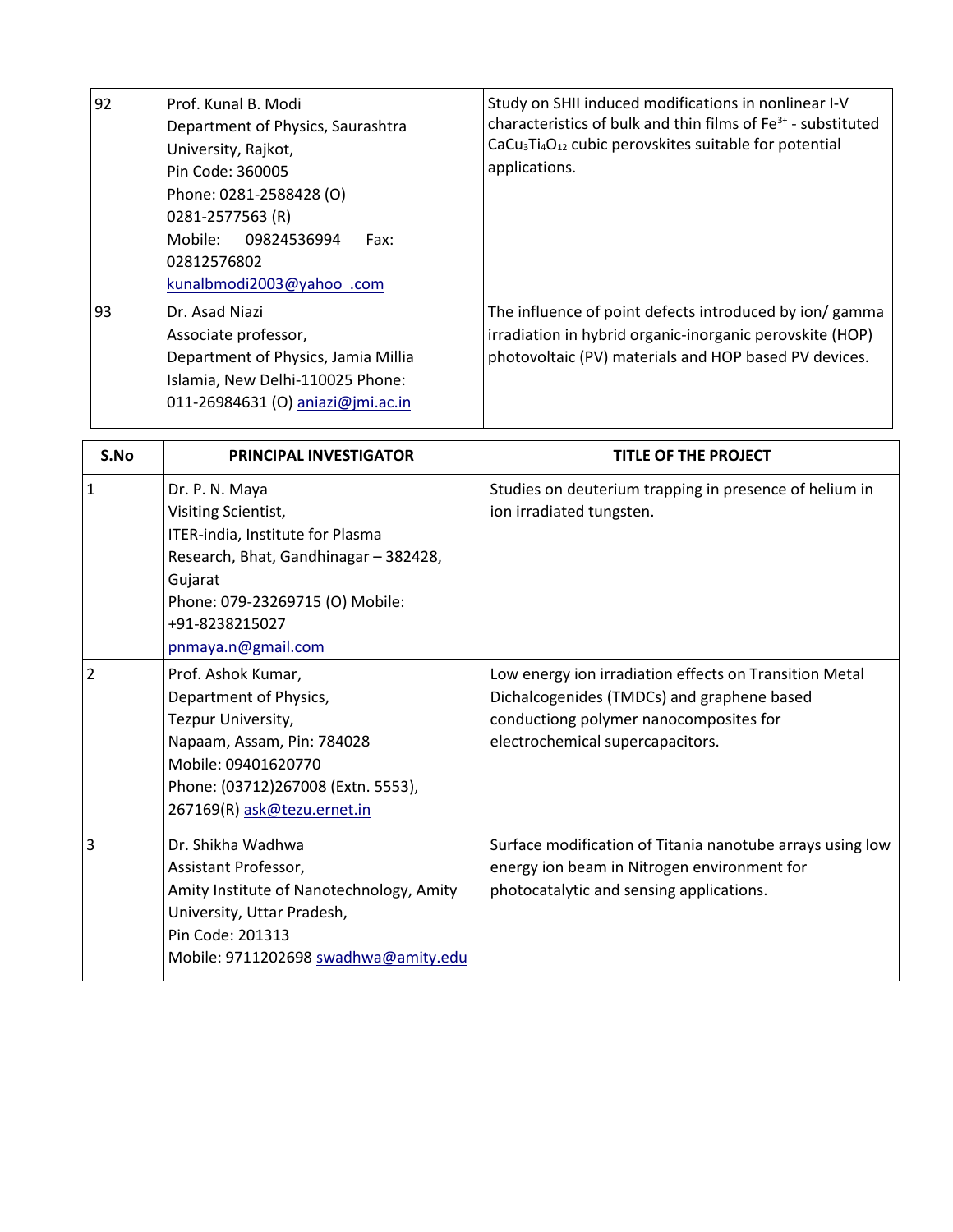| 4 | Prof. Debnarayan Jana                  | Study of optical and electrical properties of Silver and |
|---|----------------------------------------|----------------------------------------------------------|
|   | Department of Physics,                 | Nitrogen implanted ZnO.                                  |
|   | University of Calcutta,                |                                                          |
|   | 92, A.P.C. Road, Kolkata-700009        |                                                          |
|   | Phone: 91-33-2350-8396, Extn. 413 (O), |                                                          |
|   | 09830549937 (R) Mobile:                |                                                          |
|   | 09830549937                            |                                                          |
|   | djphy@caluniv.ac.in                    |                                                          |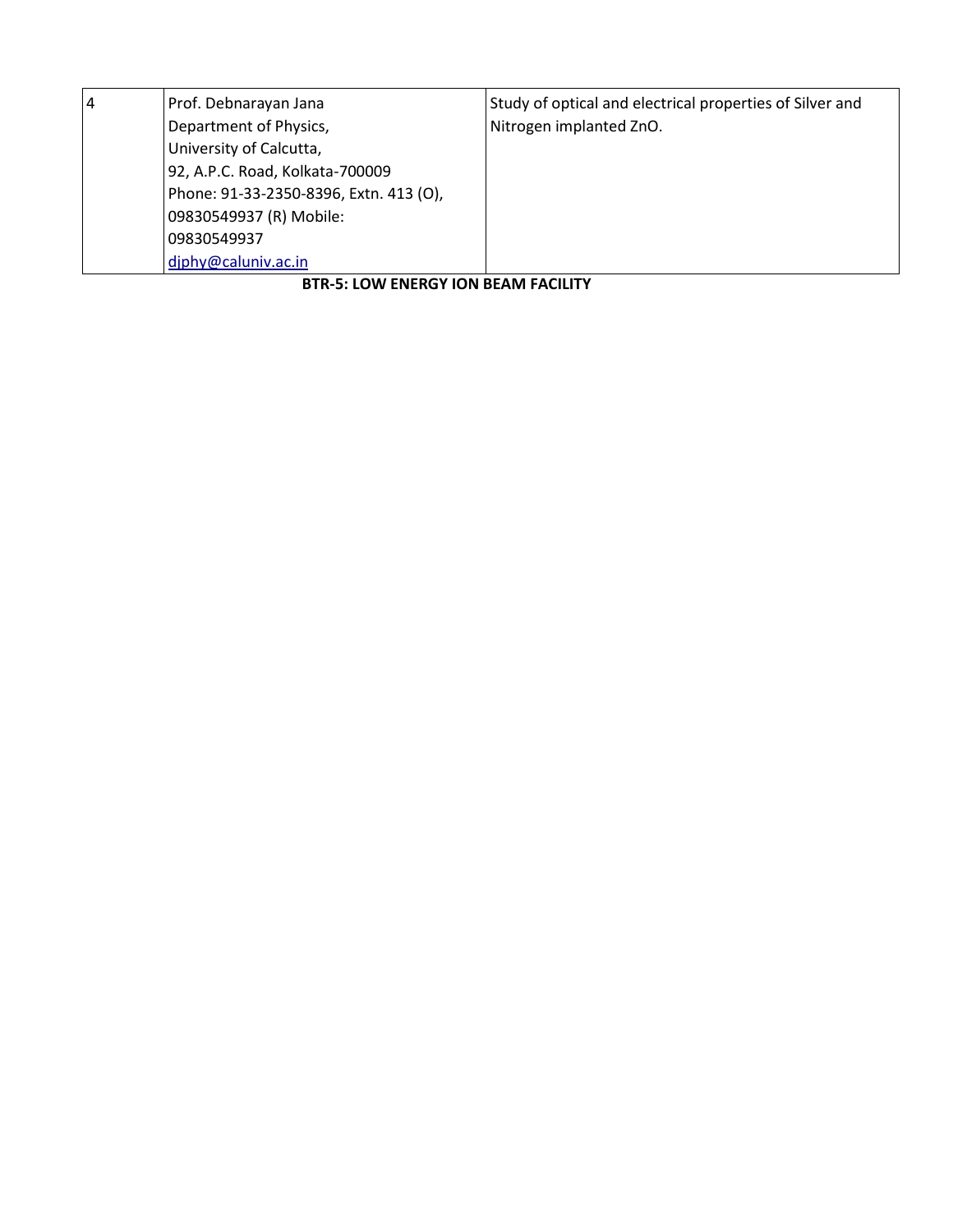| 5 | Dr. Manju Bala<br>Post-Doctorate Fellow<br>Department of Physics and Astrophysics,<br>University of Delhi, Delhi<br>Pin Code: 110007 Mobile:<br>8745037342 manjubala474<br>@gmail.com                                                                                     | Ion beam induced modifications in magnetic properties of<br>FeCo thin films.                                   |
|---|---------------------------------------------------------------------------------------------------------------------------------------------------------------------------------------------------------------------------------------------------------------------------|----------------------------------------------------------------------------------------------------------------|
| 6 | Dr. V. S. Vendamani<br>National Postdoc Fellow (N-PDF),<br>Inter-University Accelerator Centre,<br>Aruna Asaf Ali Marg, Near Vasanth<br>Kunj, New Delhi -110067 Mobile:<br>+91-8328393668<br>manishavsv@gmail.com                                                         | Ion beam assisted fabrication of metal nanoparticles<br>embedded Si/TiO <sub>2</sub> composite nanostructures. |
| 7 | Dr. A. P. Srivastava<br>Scientific Officer,<br>Mechanical Metallurgy Division, Bhabha<br>Atomic Research Centre, Trombay,<br>Mumbai-400085<br>Phone: 02225590457 (O)<br>Mobile: 9869528382                                                                                | Irradiation study on nuclear reactor structural material.                                                      |
| 8 | Dr. Santosh Dubey<br>Associate Professor,<br>Department of Physics, University of<br>Petroleum & Energy Studies, Bidholi, Via<br>Premnagar, Dehradun, Uttarakhand,<br>Pin Code: 248007 Mobile:<br>8052261535<br>santosh.dubey@ddn.upes.ac.in                              | Investigation of formation and stabilization of low<br>resistance Ni-Si phase under ion irradiation.           |
| 9 | Dr. Yashpal Singh Katharria<br>Assistant Professor,<br>PDPM Indian Institute of Information<br>Technology, Design & Manufacturing<br>Jabalpur, Dumna Airport Road,<br>Khamaria, Jabalpur-482005, M.P.<br>Phone: 0761-2794354 (O) Mobile:<br>8107591910 yashpalk@gmail.com | Study of ion implantation in gallium oxide.                                                                    |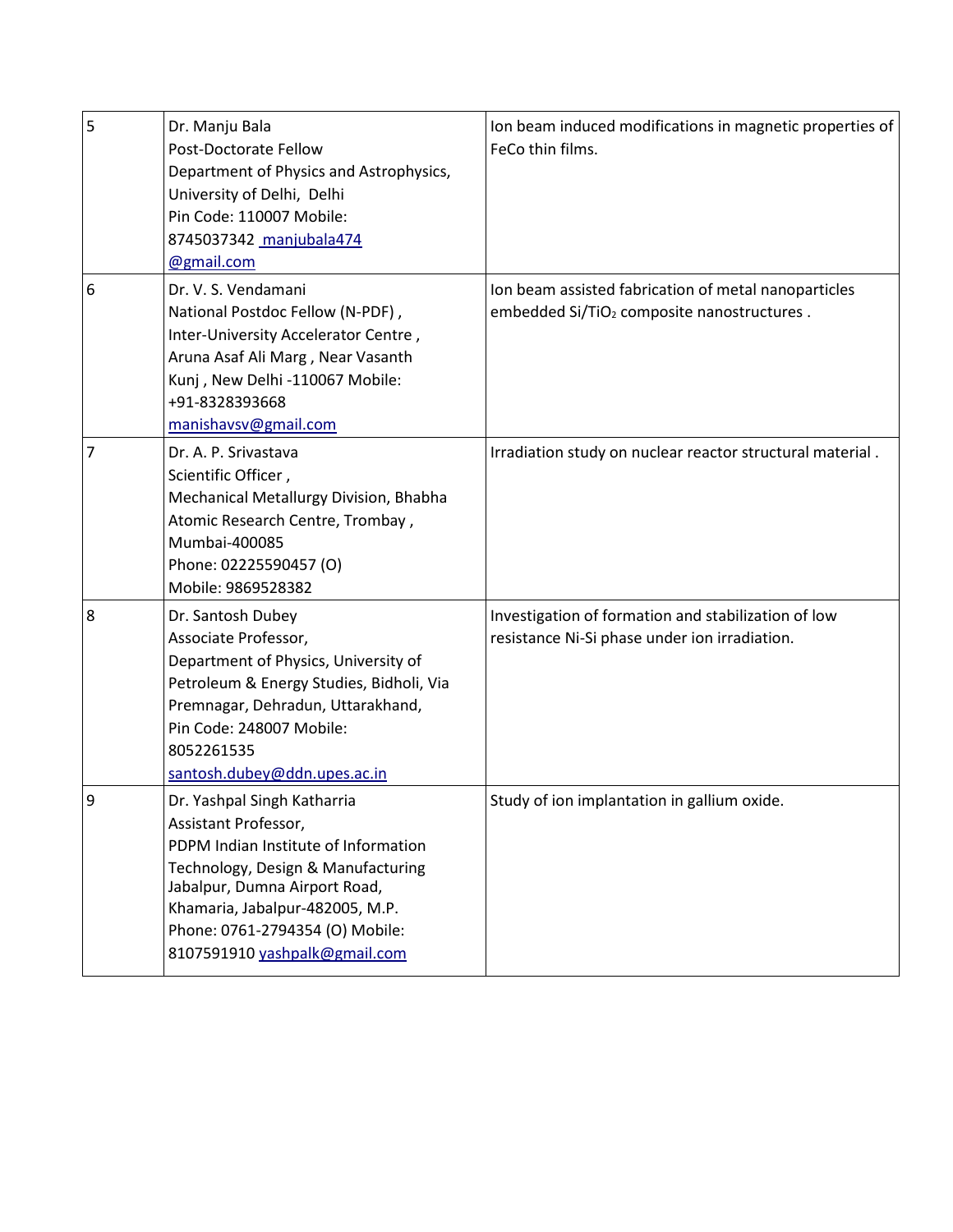| 10 | Dr. C. Shivakumara<br>Principal Research Scientist, Solid state and<br>Structural Chemistry Unit, Indian<br>Institute of Science, Bangalore,<br>Pin Code: 560012<br>Phone: 08022932951 (O) Mobile:<br>9448480684<br>shiva@sscu.iisc.ernet.in                                                                           | Effect of Ion beam irradiation on Bismuth-Oxy halides for<br>enhanced photocatalytic activity.                                           |
|----|------------------------------------------------------------------------------------------------------------------------------------------------------------------------------------------------------------------------------------------------------------------------------------------------------------------------|------------------------------------------------------------------------------------------------------------------------------------------|
|    |                                                                                                                                                                                                                                                                                                                        |                                                                                                                                          |
| 11 | Dr. (Ms.) Compesh Pannu<br>Research Associate,<br>Indian Institute of Technology Delhi<br><b>Mailing Address:</b><br>C/o Prof. Santanu Ghosh, Department of<br>Physics,<br>Indian Institute of Technology Delhi,<br>Hauz Khas, New Delhi -110016<br>Phone: +91-11-26591348 (O) Mobile:<br>8860995372 compesh@gmail.com | Investigation of metal concentration dependent field<br>emission studies of ion beam irradiated FeCo-silica<br>nanocomposite thin films. |
| 12 | Dr. Sarvesh Kumar<br>Scientist, IUAC, Post Box 10502, Aruna<br>Asaf Ali Marg, IUAC, New Delhi- 110067<br>Phone:<br>9910955649<br>Mobile:<br>9910955649<br>sariuac@gmail.com                                                                                                                                            | Beam current oscillations in Nanogan ECR ion source<br>driven by Plasma instabilities.                                                   |
| 13 | Mr. Inderjeet Singh<br>C/o. Dr. Balaji Birajdar<br>Assistant Professor,<br>Special Centre for Nanosciences,<br>Jawaharlal Nehru University, New Delhi-<br>110067<br>Mobile.: 9968431462 (Mr. Singh)<br>lathaphysics69@gmail.com Mobile:<br>9560479952 (Dr. Birajdar)<br>birajdar@mail.jnu.ac.in                        | Synthesis, characterization and application of doped TiO <sub>2</sub><br>nano- powder and thin films.                                    |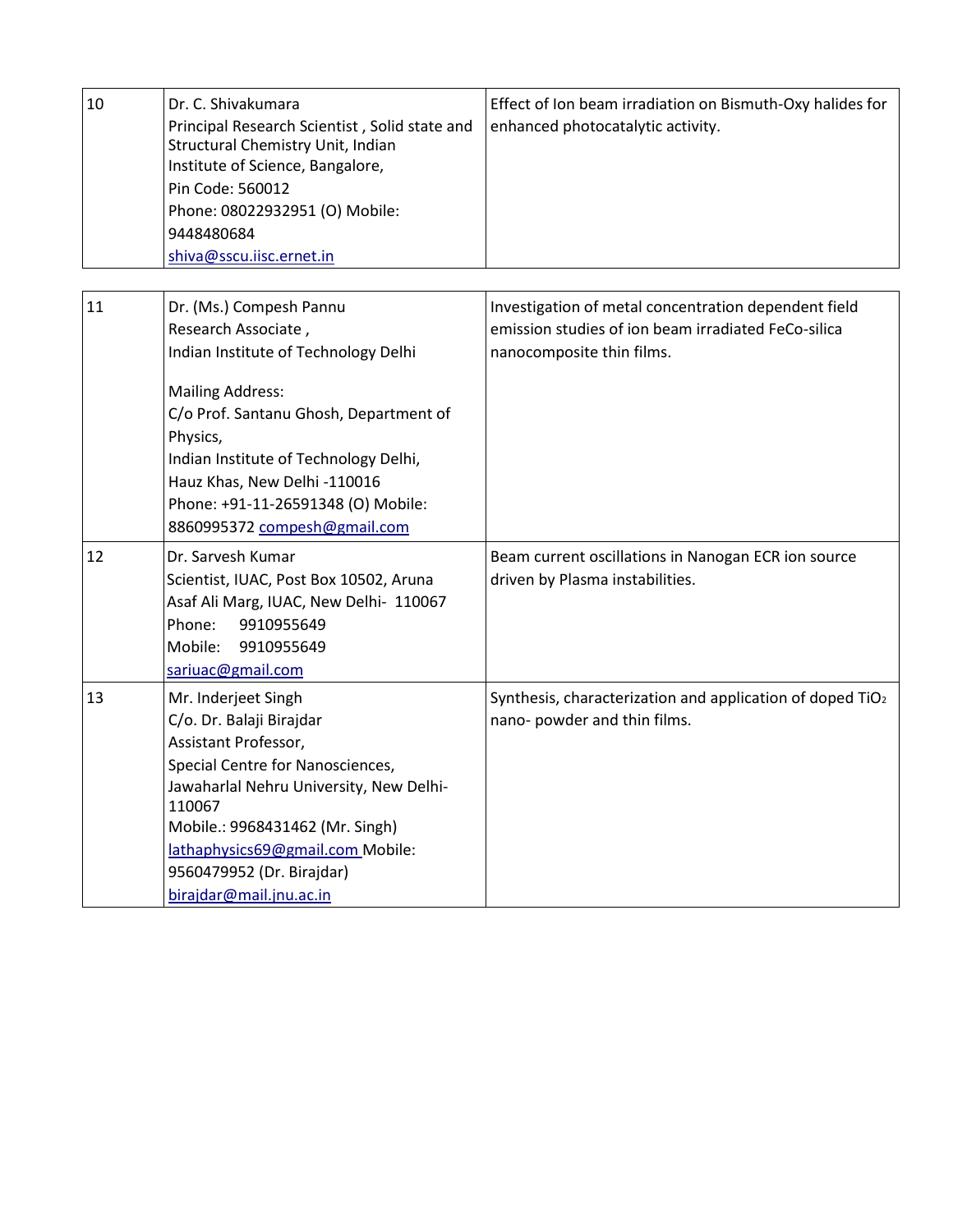| 14 | Mr. Joshua Asirvatham<br>C/o. Dr. Aloke Kanjilal,<br>Associate Professor,<br>Department of Physics,<br>Shiv Nadar University, Greater Noida, Tehsil<br>Dadri, Gautam Buddha Nagar, U.P.<br>Pin Code: 201314<br>Mobile: 9965436683 (Mr. Asirvatham)<br>joshuaasirvatham@gmail.com<br>Mobile: 9958840640 (Dr. Kanjilal)<br>aloke.kanjilal@snu.edu.in | To study the effect of Ge doping using the ion beam<br>implantation technique in GaSb thin films for phase<br>change memory applications. |
|----|----------------------------------------------------------------------------------------------------------------------------------------------------------------------------------------------------------------------------------------------------------------------------------------------------------------------------------------------------|-------------------------------------------------------------------------------------------------------------------------------------------|
| 15 | Ms. Monika Saini<br>C/o. Prof. Rajni Shukla<br>HOD, Department of Physics,<br>Deenbandhu Chhotu Ram University of<br>Science and Technology, Murthal,<br>Sonepat,<br>Pin Code: 131039<br>Mobile: 09813263228 (Ms. Saini)<br>sainirk1407@gmail.com Mobile:<br>09896232083<br>rajnishukla3871@gmail.com                                              | Development of conducting polymers composites as<br>advanced electromagnetic radiations shielding materials.                              |
| 16 | Ms. Zara Aftab<br>C/o. Prof. Lekha Nair,<br>Department of Physics,<br>Jamia Millia Islamia, Delhi-110025 Mobile:<br>8470027435 (Ms. Aftab)<br>aftabzara8@gmail.com<br>Mobile: 9810032194 (Prof. Nair)<br>Inair@jmi.ac.in                                                                                                                           | Ion beam induced nanostructures from metal films.                                                                                         |
| 17 | Dr. S. Krishnaveni<br>Assistant professor,<br>DOS in Physics, University of Mysore,<br>Manasagangotri, Mysuru-06<br>Pin Code: 570006 Mobile:<br>09844023568 sk@physics.uni-<br>mysore.ac.in                                                                                                                                                        | Studies on ion beams induced defects in GaN Schottky<br>Interface.                                                                        |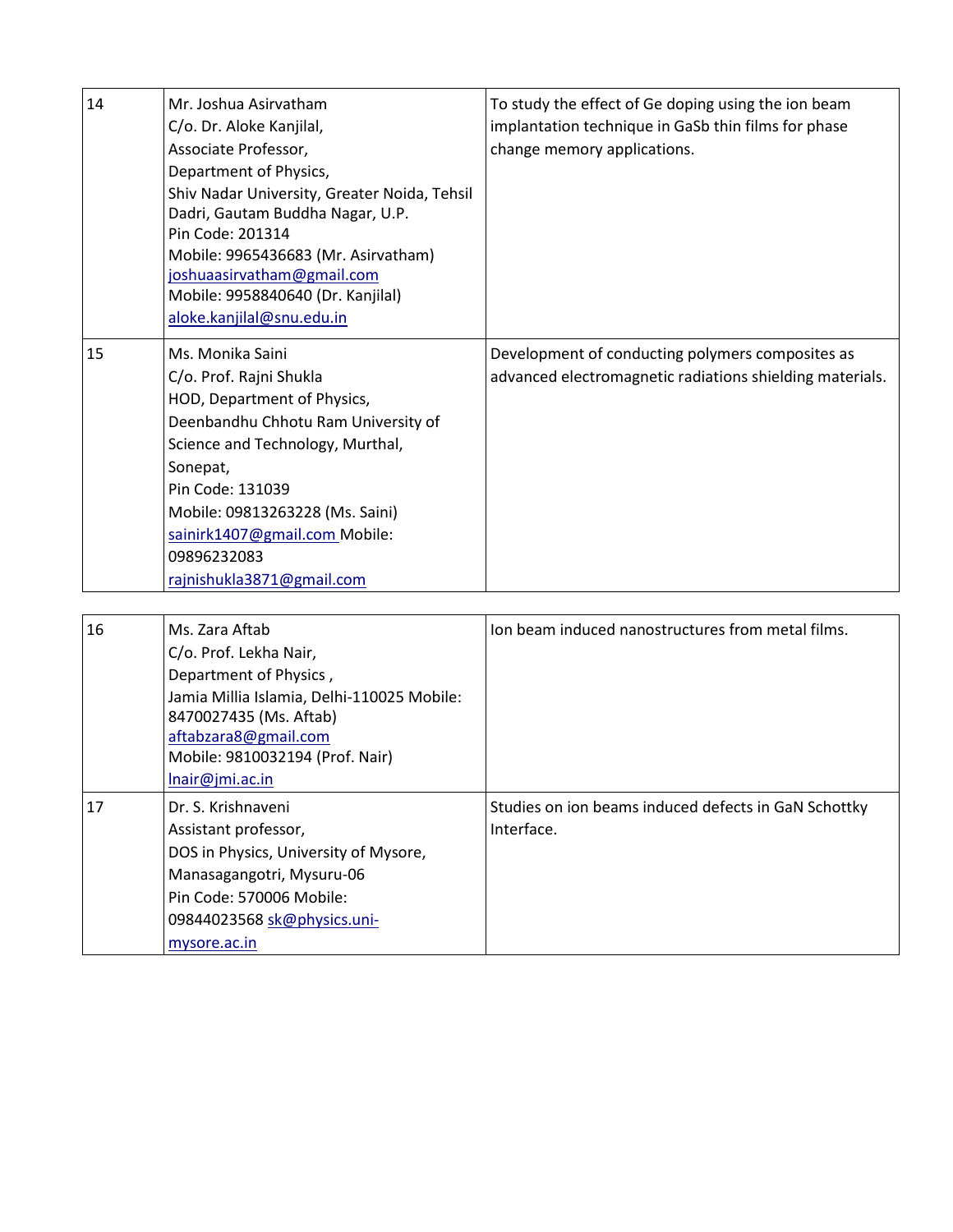| 18 | Mr. Mushtaq Ahmad Magray<br>C/o. Dr. M. Ikram,<br>Associate Professor,<br>Department of Physics, National Institute<br>Of Technology Hazratbal, Srinagar - 190006<br>Kashmir (J&K)<br>Phone: 9697064560 (Mr. Magray) Mobile:<br>7006951393<br>mushtagmagray87 @gmail.com<br>Phone: +91-8717000375, +91-<br>9796773912<br>(Dr.<br>Ikram)<br>mohd_ikram1@rediffmail.com,<br>ikram@nitsri.net | Synthesis, characterization of some rare earth transition<br>metal oxides and their Irradiation study.                                             |
|----|--------------------------------------------------------------------------------------------------------------------------------------------------------------------------------------------------------------------------------------------------------------------------------------------------------------------------------------------------------------------------------------------|----------------------------------------------------------------------------------------------------------------------------------------------------|
| 19 | Mr. Gurupada Maity<br>C/o. Dr. Shiv Poojan Patel<br>Department of Pure and Applied Physics,<br>Guru Ghasidas Vishwavidyalaya (A<br>Central University), Koni,<br>Bilaspur-495009 (C.G.)<br>Mobile: 09144927126 (Mr. Maity)<br>gurupada.phy@gmail.com<br>Mobile: +91-9479246120 (Dr. Patel)<br>shivpoojanbhola@gmail.com                                                                    | Ion beam assisted and thermally mediated<br>recrystallization of amorphous semiconductors thin films.                                              |
| 20 | Ms. Richa Sharma<br>C/o. Dr. J. M. S. Rana<br>Assistant Professor,<br>Department of Physics,<br>Hemwati Nandan Bahuguna Garhwal<br>University, Uttrakhand, S. R. T. Campus<br>Badshahithaul, Tehri Garhwal,<br>Uttrakhand<br>Mobile: 9627422291 (Ms. Sharma)<br>sharmariccha05@gmail.com                                                                                                   | Electrical transport and optical properties of pure and<br>semi metal doped Zinc Oxide and their modifications by<br>interaction of energtic ions. |
| 21 | Mr. Akash Ashok Deshmukh<br>C/o. Dr. U. A. Palikundwar, Assistant<br>Professor,<br>Department of Physics,<br>Rashtrasant Tukadoji Maharaj Nagpur<br>University, Nagpur<br>Pin Code: 440033<br>Mobile No.: 9175477696 (Mr. Deshmukh)<br>akdeshmukh9@gmail.com<br>Mobile: 9890155077 (Dr. Palikundwar)<br>uapali@yahoo.com                                                                   | Sudy of local structure of atoms in some metallic glasses<br>of practical importance.                                                              |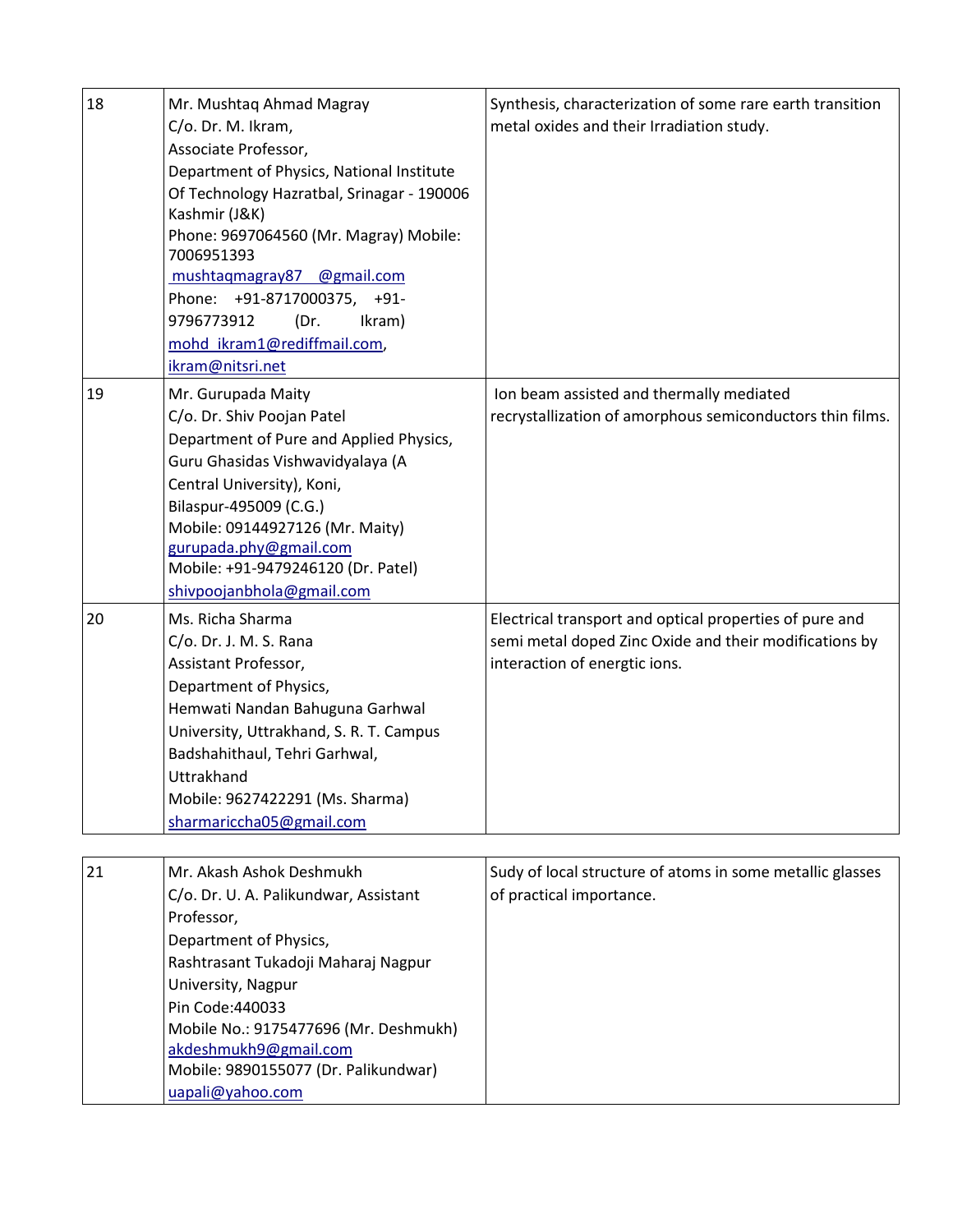| 22 | Ms. Rekha Yadav<br>C/o. Dr. D. P. Goyal<br>Dept. of Physics,<br>Indira Gandhi University,<br>Meerpur, Rewari (Haryana), Mobile:<br>7027163032 (Ms. Yadav)<br>rekhayadavp89@gmail.com                                                                                                                                | Ion beam effects on the physical properties of cupric<br>oxide.                                                                                                                                                                                 |
|----|---------------------------------------------------------------------------------------------------------------------------------------------------------------------------------------------------------------------------------------------------------------------------------------------------------------------|-------------------------------------------------------------------------------------------------------------------------------------------------------------------------------------------------------------------------------------------------|
| 23 | Dr. Basharat Want<br>Associate Professor,<br>Department of Physics,<br>University of Kashmir,<br>Hazratbal, Srinagar, Jammu and Kashmir<br>$-190006$<br>Phone: 0194-2421756 Mobile:<br>09419001037<br>bawant@kashmiruniversity.ac.in                                                                                | Effect of SHI irradiation on electric and magnetic<br>properties of rare earth containing multiferroic<br>composites.                                                                                                                           |
| 24 | Dr. Davit B. Dhruv<br><b>Assistant Professor</b><br>Department of Nanotechnology,<br>V.V.P. Engineering College,<br>Gujarat Technological University,<br>Rajkot, Gujarat (India)<br>Pin Code: 360 005<br>Phone: +91-281-2783394 (O)<br>Mobile: 91 - 9033981149 Fax:<br>$+91 - 281 - 2783487$<br>mailmedav@gmail.com | Influence of Swift Heavy Ion Irradiation on poly(3-hexyl<br>thiophene) and nanostructure TiO <sub>2</sub> composite based thin<br>film for solar cell applications.                                                                             |
| 25 | Dr. Kanupriya Sachdev<br>Associate Professor and Head, Meterials<br>Research Centre, MNIT Jaipur, JLN<br>Marg, Malviya Nagar J Mobile:<br>9829128200<br>ksachdev.phy@mnit.ac.in,<br>sachdevk67@gmail.com                                                                                                            | Irradiation studies on Mg Silicide based films for<br>thermoelectric applications.                                                                                                                                                              |
| 26 | Prof. Kunal B. Modi<br>Department of Physics, Saurashtra<br>University, Rajkot,<br>Pin Code: 360005<br>Phone: 0281-2588428 (O)<br>Mobile: 09824536994<br>Fax: 02812576802                                                                                                                                           | Study on SHII induced modifications in nonlinear I-V<br>characteristics of bulk and thin films of Fe <sup>3+</sup> - substituted<br>CaCu <sub>3</sub> Ti <sub>4</sub> O <sub>12</sub> cubic perovskites suitable for potential<br>applications. |